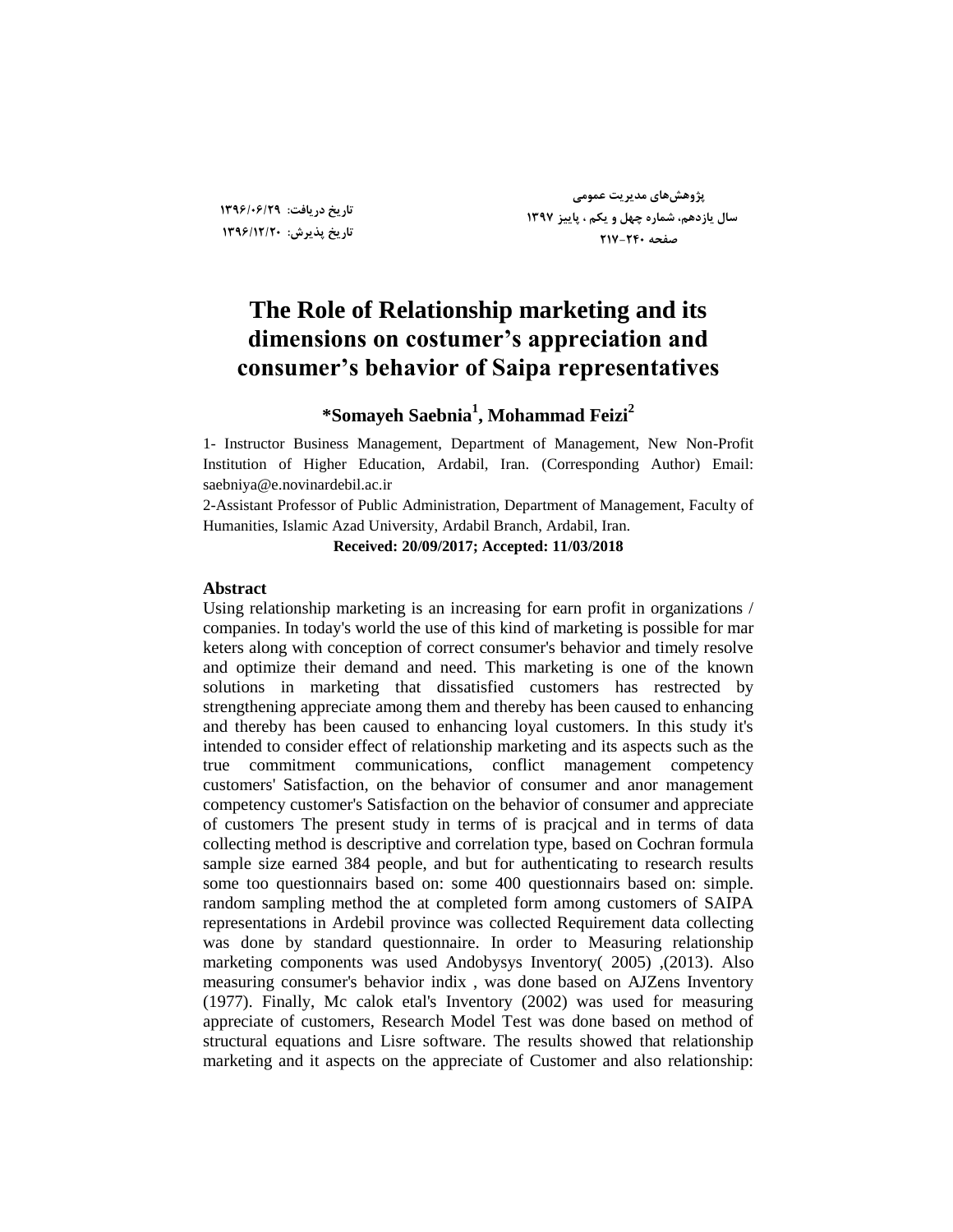marketing and its aspects except conflict management has effect possitive and significant on consumer's behavior Based on research results was provided purposes for improving consumer's behavior .

Key words: relationship marketing, customer's appreciate, behavior of consumer, SAIPA automobile manufacturing group representations

#### **Introduction**

Using relationship marketing is an increasing for earn profit in organizations / companies. In today's world the use of this kind of marketing is possible for mar keters along with conception of correct consumer's behavior and timely resolve and optimize their demand and need. This marketing is one of the known solutions in marketing that dissatisfied customers has restrected by strengthening appreciate among them and thereby has been caused to enhancing and thereby has been caused to enhancing loyal customers. Relationship marketing is a strategy to overcome customer loss by recognizing consumer behavior that attracts customers' trust and satisfaction, and therefore increases customer profitability and consequently increases the profitability of the company.

#### **Case study**

The statistical population of this research includes customers of Saipa Automobile Dept. in Ardebil province. Saipa dealers with sales and after-sales services sell Saipa products on behalf of the company for profit, and pay for after-sales services by attending Saipa Yadak services. The reason for choosing these dealers as a statistical community is the growing importance of customers and the need to attract and retain customers' loyalty in order to achieve superior performance and increase market share and profitability in the automotive competition industry in Iran.

#### **Materials and Methods**

The present study in terms of is pracjcal and in terms of data collecting method is descriptive and correlation type, based on Cochran formula sample size earned 384 people, and but for authenticating to research results some too questionnairs based on: some 400 questionnairs based on: simple. random sampling method the at completed form among customers of SAIPA representations in Ardebil province was collected Requirement data collecting was done by standard questionnaire. In order to Measuring relationship marketing components was used Andobysys Inventory( 2005) ,(2013). Also measuring consumer's behavior indix , was done based on AJZens Inventory (1977). Finally, Mc calok etal's Inventory (2002) was used for measuring appreciate of customers, Research Model Test was done based on method of structural equations and Lisre software.

#### **Discussion and Results**

The results show that: Marketing affiliated with the first main variable, ie customer appreciation with path coefficient (0.96), and from subordinate variables related to appreciation, trust (0.446), commitment (0.848),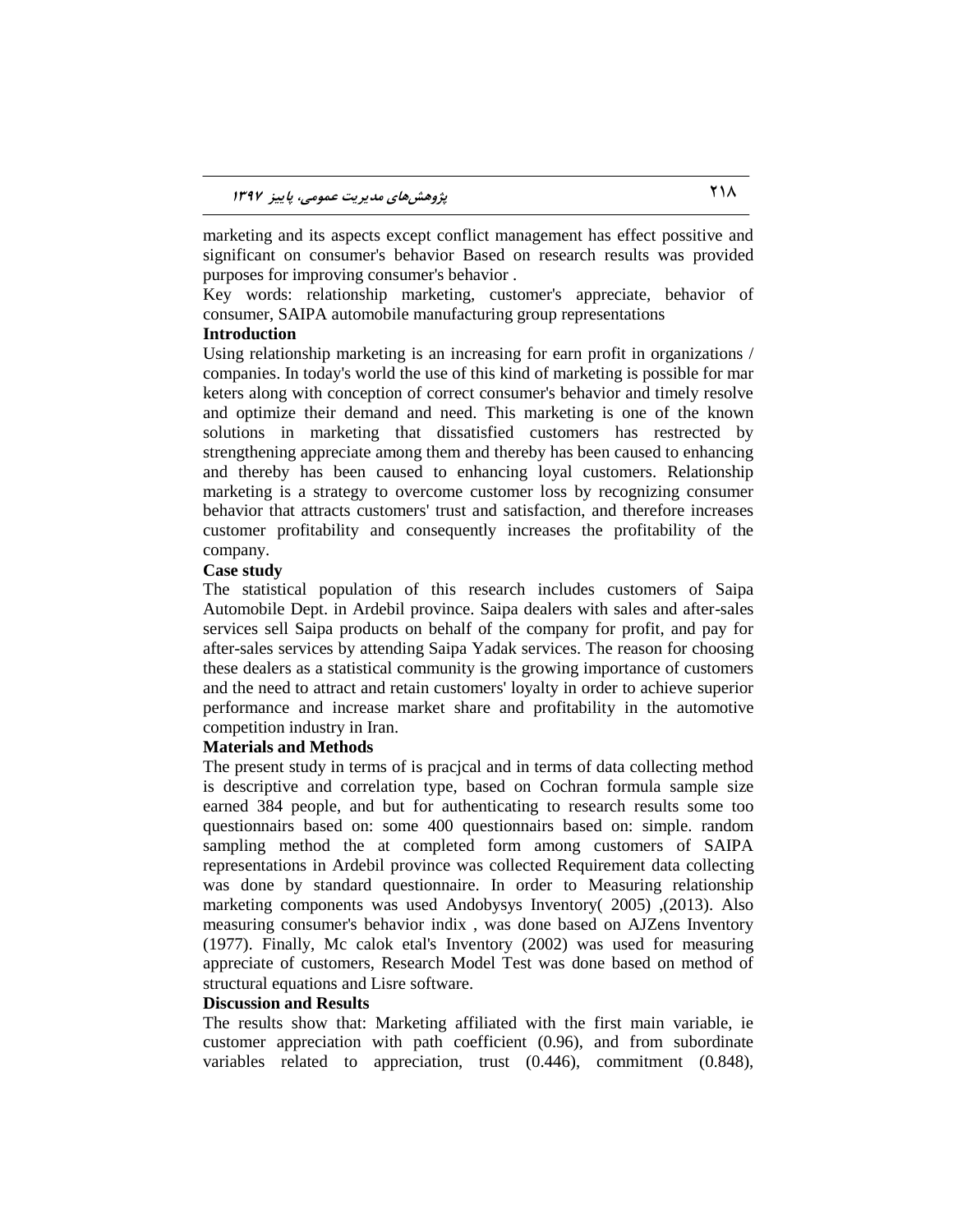communication (0.848 ), Conflict Management (0.624), Competency (0.786) and Customer Satisfaction (0.786) have a positive and significant effect. The findings of the study were related to the second main variable, consumer behavior with path coefficient (0.13), and the related related variables of trust (0.432), commitment (0.445), communication (0.285), competence (0.387) , Customer satisfaction (10/0) confirms and has a significant effect on the measured variable in Saipa Agencies, but conflict management (0.031) has a significant negative effect on the measured variables.

#### **Conclusion**

The results showed that relationship marketing and it aspects on the appreciate of Customer and also relationship: marketing and its aspects except conflict management has effect possitive and significant on consumer's behavior Based on research results was provided purposes for improving consumer's behavior .

**Key Words:**relationship marketing, customer's appreciate, behavior of consumer, SAIPA automobile manufacturing group representations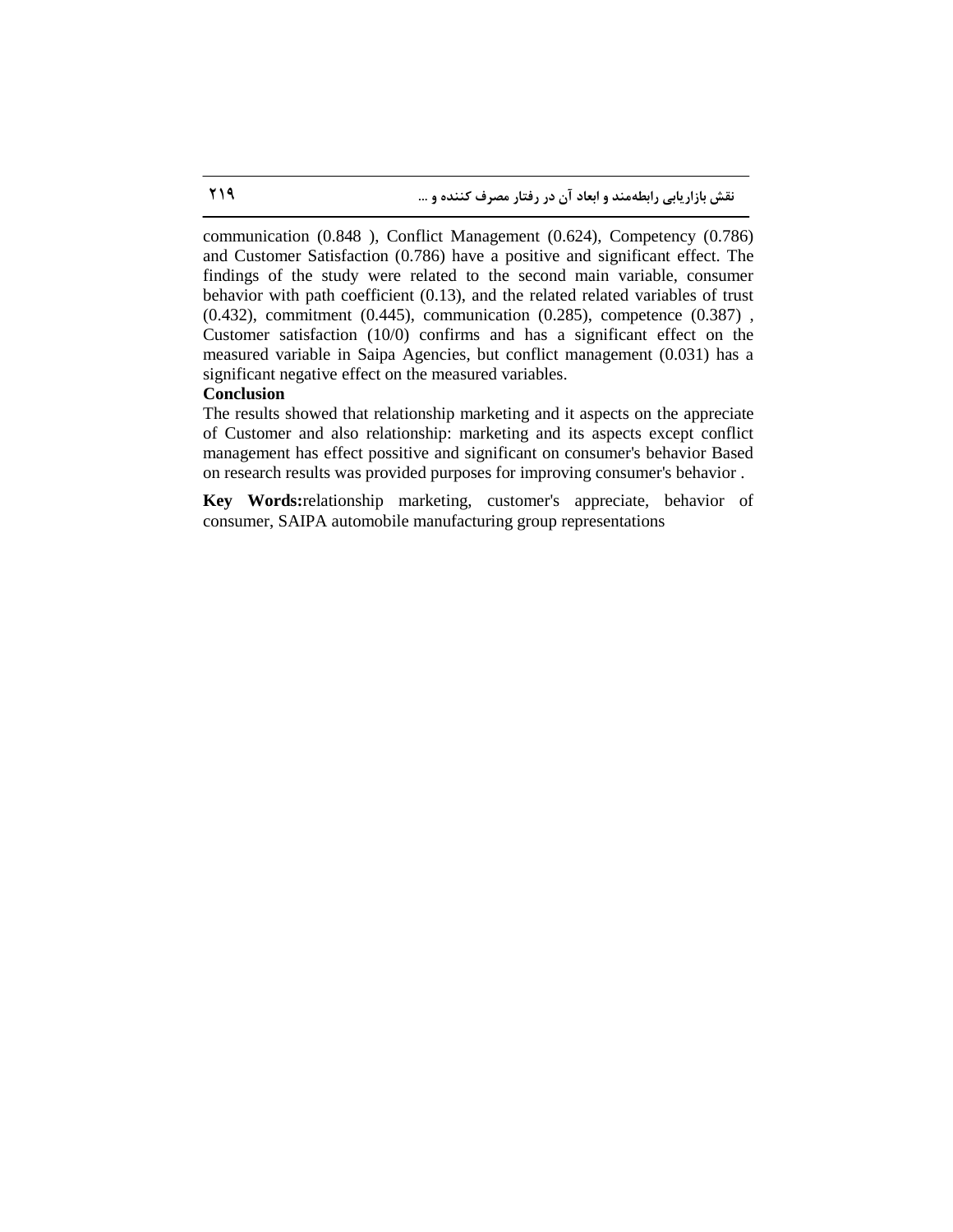# **نقش بازاریابی رابطهمند و ابعاد آن در رفتار مصرفکننده و قدردانی از مشتری در نمایندگیهای گروه خودروسازی سایپا**

سمیه صائب نیا**\* - دکتر محمد فیضی\*\*** 

#### **چکیسُ**

استفاده از بازاریابی رابطهمند برای کسب سود در سازمان۱۵/ شرکتها رو به افزایش است. در دنیای امروز استفاده از این نوع بازاریابی برای بازاریابان، در کنار درک صحیح رفتار مصرفکننده و رفع بهموقع و **تْیٌِ ذَاستِ ٍ ًیاس آًاى هیسز هیتاضس** . **ایي تاساریاتی یکی اس راّکارّای ضٌاذتِضسُ زر تاساریاتی است**  که مشتریان ناراضی را با تقویت قدردانی در بین آنان، محدود کرده و بدینوسیله باعث فزونی مشتریان وفادار گردیده است. در این پژوهش قصد بر این است تا تأثیر بازاریابی رابطهمند و ابعاد آن از قبیل اعتماد، تعهد، ارتباطات، مدیریت تعارض، شایستگی، رضایت مشتریان بر رفتار مصرفکننده و قدردانی از مشتریان بررسی شود. پژوهش حاضر ازلحاظ هدف، کاربردی و ازلحاظ روش گردآوری داده توصیفی، از نوع همبستگی است. بر اساس فرمول کوکران حجم نمونه ۳۸۴ نفر به دست آمد؛ ولیکن جهت اعتبار بخشیدن **تِ ًتایج تحقیق تؼساز 400 پزسطٌاهِ تِ رٍش ًوًَِگیزی تصازفی سازُ زر تیي هطتزیاى ًوایٌسگیّای**  سایپا در استان اردبیل توزیع و بهصورت تکمیلشده جمعآوری گردید. گردآوری دادههای موردنیاز با پرسشنامه استاندارد انجام گرفت. بِهمنظور اندازهگیری مؤلفههای بازاریابی رابطهمند از پرسشنامه **اًسٍتیسی )2013(، )2005( استفازُ ضس. ّوچٌیي سٌجص ضاذصّای رفتار هصزفکٌٌسُ تز اساس پزسطٌاهِ آجشى )1977( اًجام گززیس. ًْایتاً پزسطٌاهِ هک کالَک ٍ ّوکاراى )2002( تزای اًساسُگیزی**  قدردانی از مشتریان مورداستفاده قرار گرفت. آزمون مدل پژوهش بر اساس روش معادلات ساختاری و **نرمافزار LISREL انجام گرفت. نتایج نشان داد که بازاریابی رابطهمند و ابعاد آن بر قدردانی از مشتری و** همچنین بازاریابی رابطهمند و ابعاد آن بهجز مدیریت تعارض بر رفتار مصرفکننده تأثیر مثبت و معناداری دارد. بر اساس نتایج تحقیق پیشنهادهایی برای ارتقای وضعیت رفتار مصرفکننده ارائه گردید.

و**اژههای کلیدی:** بازاریابی رابطهمند، قدردانی از مشتری، رفتار مصرفکننده، نمایندگیهای گروه **خودروسازی سایپا** 

 $\overline{a}$ \* نویسنده مسئول: مربی مدیریت بازر گانی، گروه مدیریت، موسسه آموزش عالی نوین- اردبیل- ایران.

saebniya@e.novinardebil.ac.ir

<sup>\*\*</sup> استادیار مدیریت دولتی، گروه مدیریت، دانشكده علوم انسانی، واحد اردبیل، دانشگاه آزاد اسلامی، اردبیل، ایران.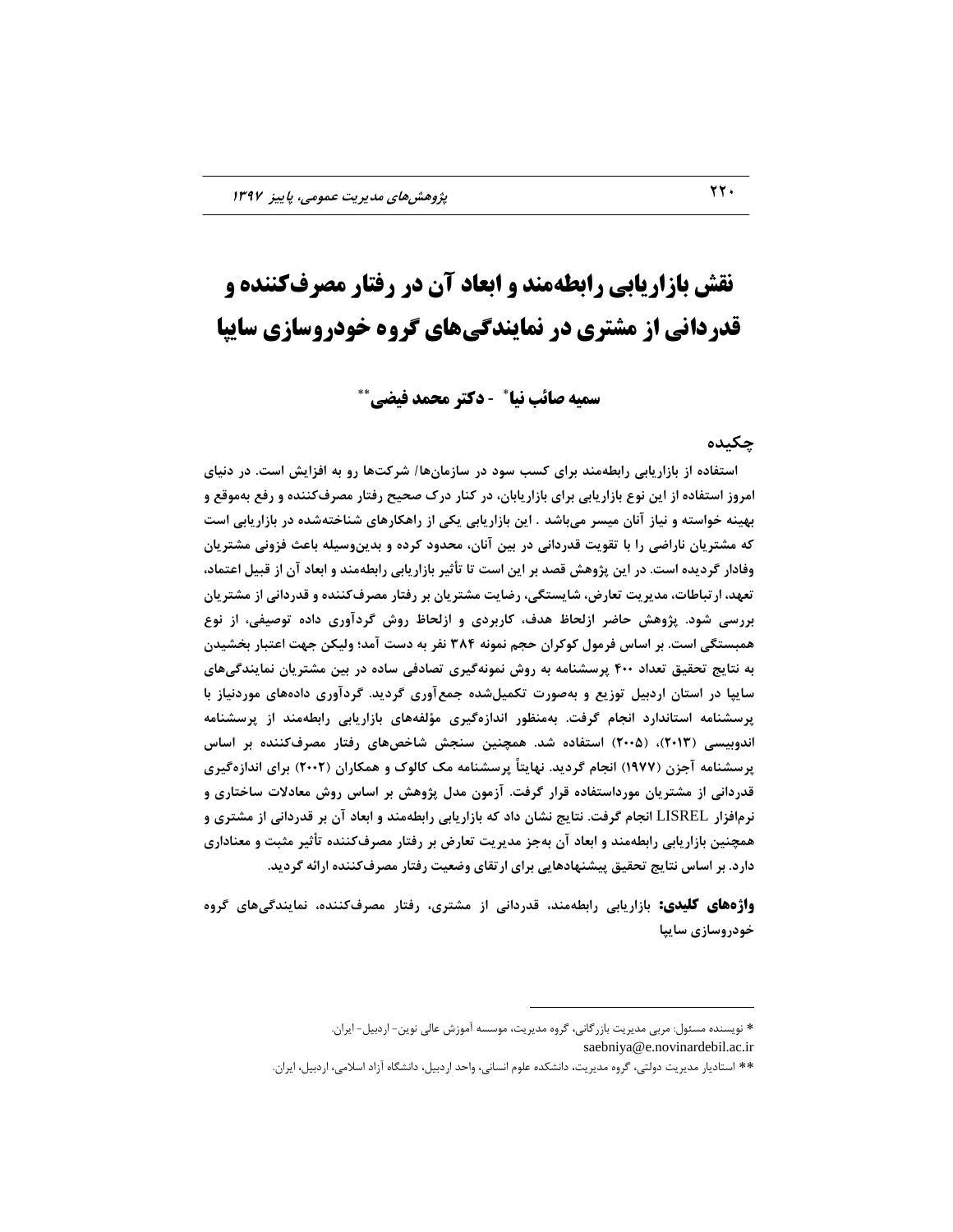#### **-1 هقسهِ**

در دنیای کنونی موج شتابنده تغییرات در ابعاد مختلف، همچون سیاستهای جهانی، رقابت، فناوری، روندهای اجتماعی، اقتصادی و خصوصاً خواستهها و نیازها و انتظارات مشتریان هم ازنظر حجم و هم از جنبه نوع و کیفیت آن بسیار گستردهتر از دهههای گذشته بوده و این تغییرات بهنوبه خود موجب تغییر در سبک و شیوه مدیریت، ساختار سازمانی و نیز نگرشها و رفتار کارکنان شده و همین تغییرات هستند که سازمانها را به بهبود پیش بینیها، یادگیری و سازگاری با محیط بیرونی فرامیخوانند. در شرایط جدید روشهای بازاریابی گذشته كارایی لازم را نداشته و سودآوری كمتری دارند. بیشتر بازارها بلوغ یافته و یا رقابت فشرده و عرضه بسیار فراوان تر از تقاضا مواجه هستند. در این شرایط، مشتریان جدید بهسختی یافت میشوند و لذا نیاز مبرمی به حفظ و نگهداری مشتریان فعلی بهشدت در بنگاهها احساس میشود *(2011:408 Ghazizadeh & Begaynia, 20*, بازاریابی رابطهمند رویکردی جدید در صنعت خودرو است که هدف اصلی آن ایجاد روابط نزدیک و بلندمدت بهمنظور درک و شناخت کامل از مشتری و تأمین رضایت او میباشد .)*Ndubisi & Wah, 2005:543*(

از طرفی بازاریابی موفق با درک چرایی و چگونگی رفتار مصرفکنندگان آغاز میشود *(Venus & Rosta & Ebrahimi, 2015). ر*فتار مصرف *كنندگان پديده ظريفي بوده* و همواره واضح و آشکار نیست، لذا عملکرد آنها بهعنوان مصرفکننده، بسیاری اوقات قابل پیش بینی نبوده و حتی قابل تشریح هم نیست. افراد با مشاهده رفتار خریدهای خود به تجربیات زیادی در این زمینه میرسند، اما علیرغم این، همه افراد بینش زیادی در مورد رفتار خود ندارند و بهعنوان مصرفکننده، بیشتر آنها از عوامل خارجی مؤثر خرید و همین طور فرایندهای درونی خودشان که به تصمیم خرید منجر می شود، آگاهی ندارند .*(Samadi, 2007) ازاین و رفتار مصرف کننده* شامل فرایندهای روانی و اجتماعی *(Samadi, 2007* گوناگونی است که قبل و بعد از فعالیتهای مربوط به خرید و مصرف وجود دارد Venus *(* .)*& Rosta & Ebrahimi, 2015*

از سوی دیگر حفظ مشتریان موجود از طریق ایجاد قدردانی در مشتریان میتواند یكی از اساس بازاریابی رابطهمند باشد؛ زیرا بازاریابی رابطهمند موجب قدردانی و سپاسگزاری مشتری شده و به تبع آن مشتری احترام بیشتری به شرکت می گذارد. قدردانی از مشتری موضوعی است که کمتر به آن پرداخته است و درعینحال یکی از کلیدیترین راه برقراری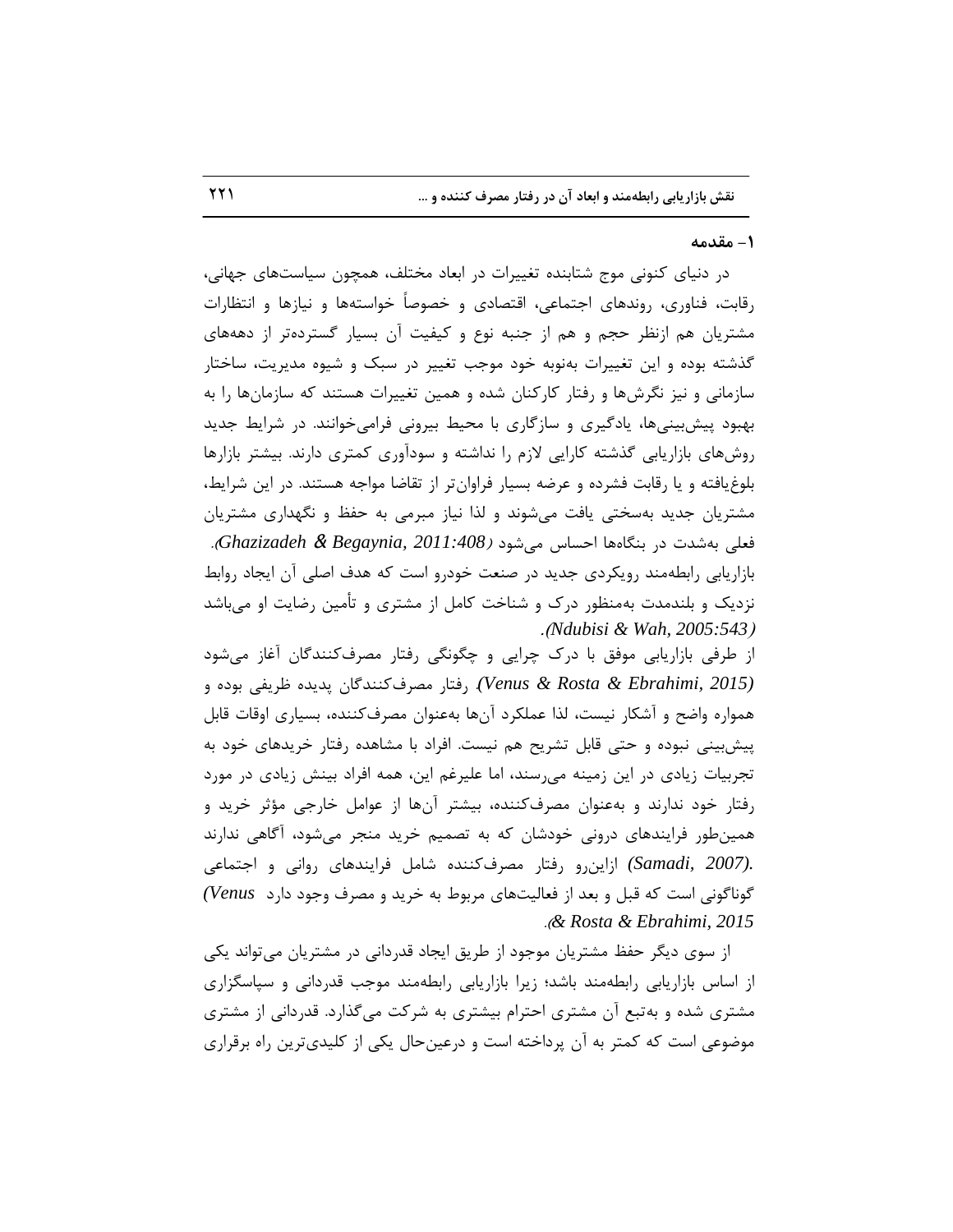ارتباط بین مدیران و کارکنان و مشتریان میباشد. قدردانی اختیاری است و هنجار و قاعده عمل متقابل را شبیهسازی خواهد کرد خصوصاً اگر مشتری مزایای دریافت شده را درک کند در این صورت یک اقدام خیرخواهانه است که این دریافت و درک مشتری روابط را ثٟجٛز ٔیثركس ٚ ٙٔزط ثٝ ٛٔفمیت ثّٙسٔست زض ثبظاضیبثی ٔیقٛز *.(2015 ,Abbasi(*

یکی از زمینههایی که بازاریابی رابطهمند می تواند نقش مؤثری ایفا نماید نمایندگی های خودرو است. اگر ما همه مشتریان را از لحظه ورود به نمایندگیها بهعنوان مشتریان دائم فرض نماییم و به آنها خدمات ارائه دهیم و این خدمات به گونهای باشد که رضایت آنها را جلب نماید میتواند موجب ایجاد وفاداری و قدردانی در مشتری گردد. ماهیت این نمایندگی ایجاب میکند که در راستای مشتری مداری و حفظ مشتریان حرکت نماید زیرا دوام و بقای نمایندگیها بستگی به مشتریان آنها دارد هرقدر بتواند مشتریان فعلی خود را حفظ نماید موفقتر خواهند بود. بازاریابی رابطهمند یک استراتژی جهت غلبه بر از دست دادن مشتریان، با استفاده از شناخت رفتار مصرف كننده است كه اعتماد و رضایت مشتریان را جذب می کند و موجب قدردانی مشتری می گردد و متعاقب با آن نیز سودآوری شرکت را افزایش میدهد لذا با توجه به آنچه گفته شد در این پژوهش، تلاش گردید تأثیر بازاریابی رابطهمند و ابعاد آن از قبیل اعتماد، تعهد، ارتباطات، مدیریت تعارض، شایستگی و نهایتاً رضایت مشتریان که کاربرد بسیار زیادی در حفظ و نگهداری مشتریان دارد با قدردانی از مشتری و رفتار مصرفکننده در میان مشتریان نمایندگیهای گروه خودروسازی ساییا اردبیل، موردبررسی قرار دهد.

## **-2 ازتیات ًظزی ٍ پیطیٌِ پژٍّص 1-2 تاساریاتی راتطِهٌس**

بازاریابی رابطهمند یکی از گستردهترین مفاهیمی است که میتوان آن را از تمام دیدگاههای بازاریابی که روی رابطهمندی بحث می کند، نتیجه گرفت ( Bonnemaizon & et al, 2007; 50). مفهوم این واژه رسماً توسط لئونارد بری<sup>\</sup> در سال ۱۹۸۳ معرفی شد که  $Sin \& et \ al,$ ) آن را به عنوان جذب، نگهداری و افزایش روابط مشتری تعریف نمود 2005:186). كاتلر، بازاریابی رابطهمند را ایجاد، حفظ و مدیریت رابطه قوی با مشتریان و سایر گروههای ذی نفع تعریف میکند (Kotler & Armstrong, 2008; 680). هدف

 $\overline{a}$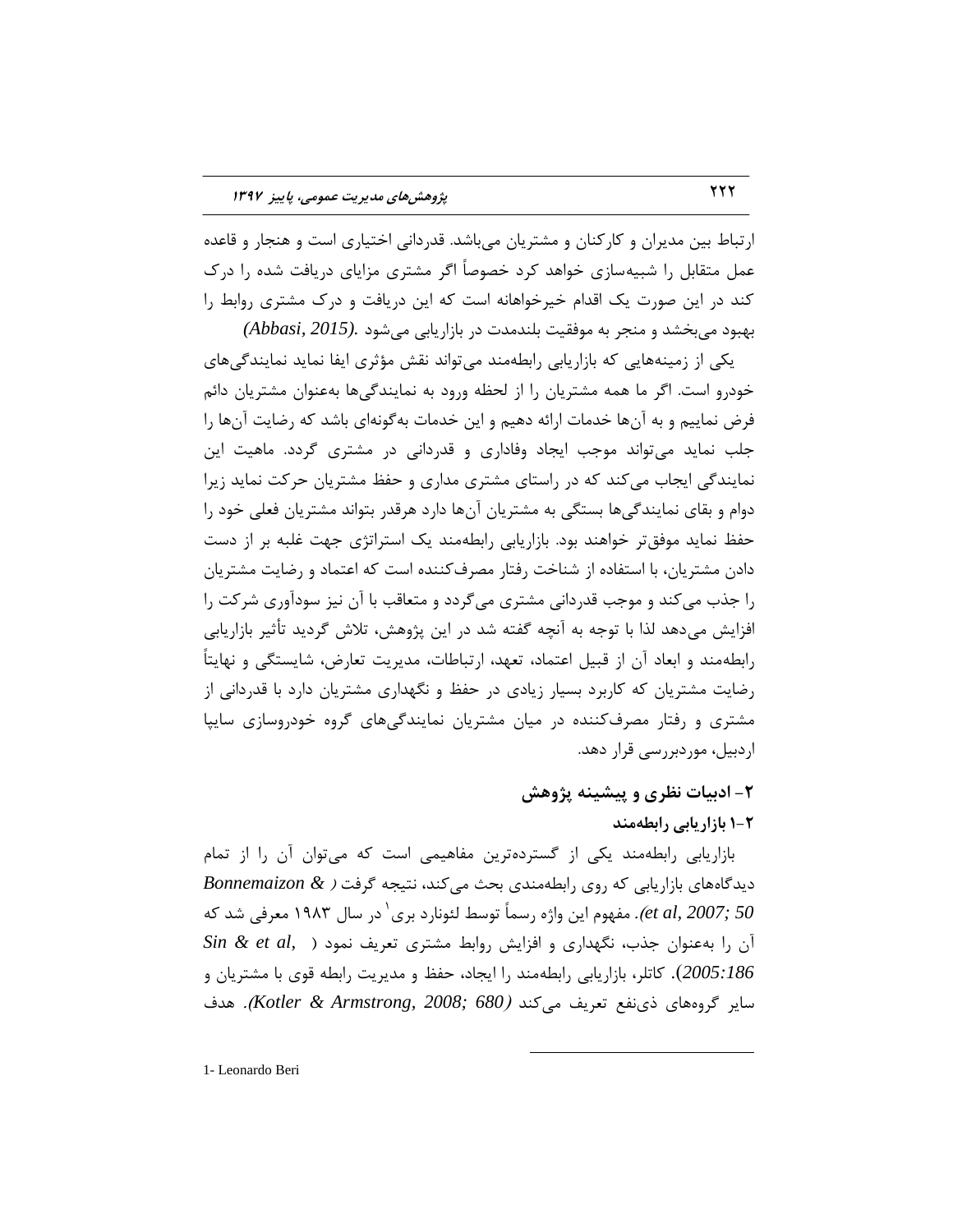اصلی بازاریابی رابطهمند ایجاد روابط تعاملی با مشتریان است، ازاینرو سازمانها بهویژه آن دسته از سازمانهای خدماتی که دارای ارتباط و تعامل مستقیم با مشتریان خود میباشند، تلاش میکنند رفتار مصرف کننده و فرایند تصمیم گیری او را درک کنند و نیازها، انتظارات و ادراکات مشتریان را شناسایی نمایند (255 :Karantinou & Margaret, 2009). رینارتز و کامر<sup>٬</sup> در مطالعات خود به این نتیجه دست یافتند که درصد قابلتوجه از مشتریانی که روابط بلندمدت با شرکت داشتهاند نسبت به مشتریان دیگر، سودآوری ثبالتطی ضا ثطای قطوت زاقتٝا٘س )*6 ;2002 ,Kumar & Reinartz (*ٔحممبٖ ٔرتّف اثقبز گوناگونی را برای بازاریابی رابطهمند در نظر گرفتهاند سین و همکاران (۲۰۰۵) در تحقیقی اعتماد، ارتباطات، ارزشهای مشترک، همدلی و تلاش دوجانبه را بهعنوان مهمترین ابعاد بازاریابی رابطهمند شناسایی كردند(2005 ,Sin). راشید در تحقیق خود اعتماد، تعهد، روابط اجتماعی، همدلی، تجربیات مثبت، انجام تعهدات و ارتباطات را بهعنوان متغیرهای اصلی تشکیلدهنده بازاریابی رابطهمند معرفی کرده است در مقاله حاضر با بهرهگیری از تحقیق *(Ndubisi, 2005)،* متغیرهای اعتماد، تعهد، ا<sub>ر</sub>تباطات و مدیریت تعارض، شایستگی و رضایت مشتری را بهعنوان ابعاد بازاریابی رابطهمند در نظر گرفته شد.

الف) اعتماد: اعتماد در رابطه که متضمن، داشتن سطحی از اطمینان بهراستی و درستی قول و وعدههای طرف مقابل توسط هر یک از طرفین می،باشد یکی از کلیدیترین عناصر ایجاد، توسعه و حفظ ارتباط بلندمدت میان خریدار و فروشنده بهحساب می آید و بهطور مستقیم بر شاخص حفظ مشتری تأثیر گذاشته، در بلندمدت به افزایش وفاداری و تمایل به خرید منج می گردد *(Lages & Lancastre, 2007: 24*). قابلیت اعتماد (صداقت) به ادراک افراد از درستی قطعه اطلاعاتی اشاره دارد. این، مفهومی چندبعدی و ابزاری برای دریافتکنندگان اطلاعات است تا اینکه منبع یا فرستنده اطلاعات را ارزیابی کنند ر*5 ;Ismailpour & Bahrain & Zarei, 2017).* اعتماد تأثیر بسیار زیادی در موفقیت سازمان های خدماتی دارد چراکه خدمت برخلاف محصول قبل از انجام خرید، قابل دیدن و لمس کردن نیست و خریداران خدمات، همواره خدمات را محصولاتی با خطرپذیری بالا ٔیپٙساض٘س )*30 2015: ,Zia*).

ب) تعهد: تعهد به مفهوم تمایل پایدار هر یک از شرکای تجاری به حفظ روابط ارزشمند است *(23 :Morgan & Hunt, 1994).* به اعتقاد گوتام و همکاران، تعهد زمانی شکل

 $\overline{a}$ 

1-Reinartzand Kumar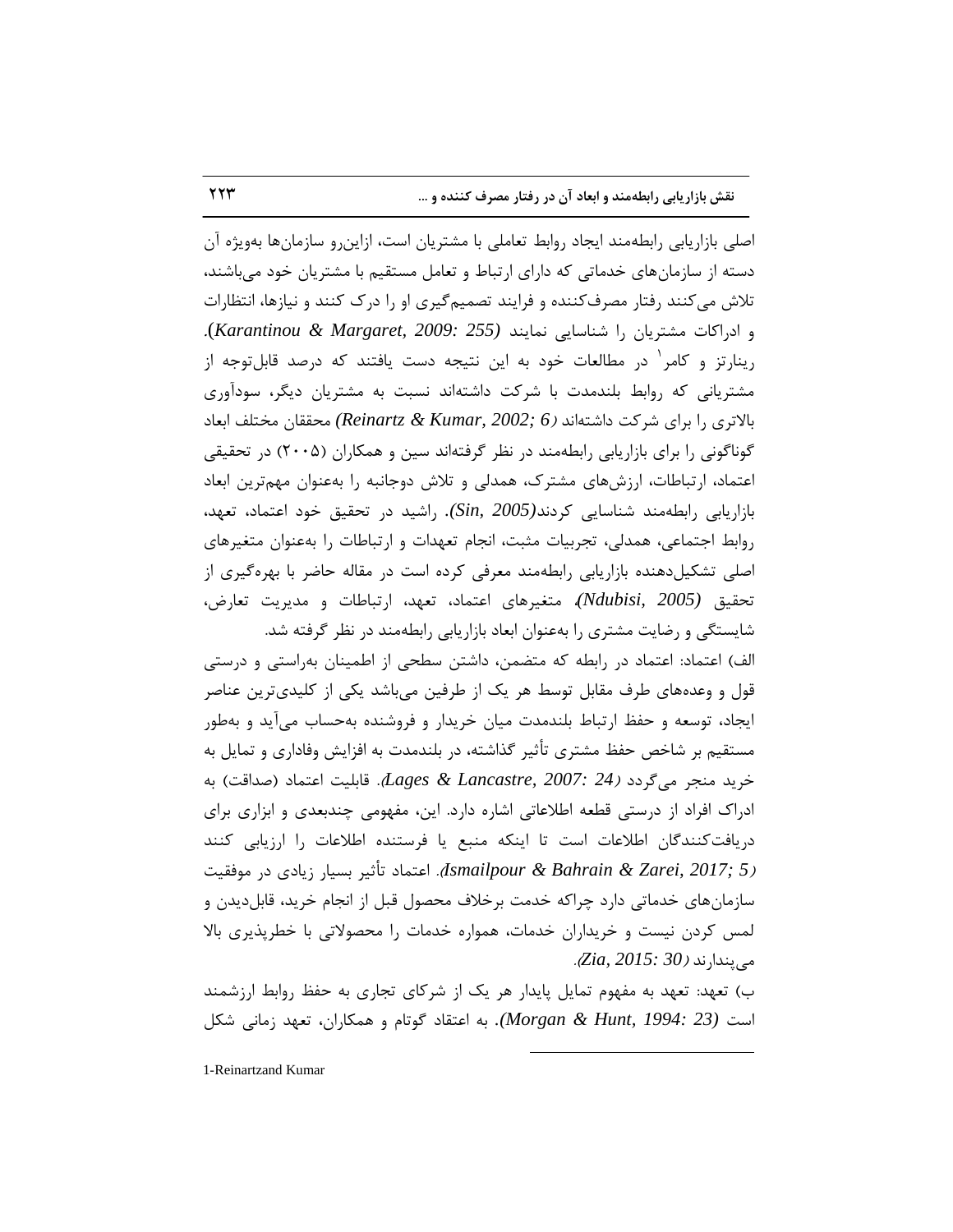خواهد گرفت که یکی از طرفین رابطه به اهمیت رابطه اعتقاد داشته و برای حفظ رابطه حداکثر تلاش خود را بنمایند *(309;309). 600xGautam & Dick & Wangner, 2* تیلور<sup>י</sup> نشان داد که تعهد ارائهدهنده بالاترین مرحله از پیوند ارتباطی است *( & Samadi Farsi Zadeh & Nourani, 2009).* فولرتن<sup>۲</sup> اظهار می۵ارد که تعهد مشتری به یک تهیه کننده یک محرک بسیار مهم وفاداری مشتری در صنایع خدماتی است و بر طبق گفته مؤلفان بیشماری، ساختار تعهد بهعنوان ساختار مرکزی در بازاریابی رابطهمند میباشد .)*Reyron & Miller, 2007*(

پ) ارتباطات: عبارت است از مراودات رسمی و غیررسمی که موجب مبادله اطلاعات ٔقٙیزاض ٚ ثٝ ٍٙٞبْ ثیٗ ذطیساض ٚ فطٚقٙسٜ ٔیٌطزز )*44 ,1990:Marus & Anderson*). ارتباطات، خصوصاً ارتباطات بهموقع، موجب تقويت اعتماد از طريق كمک به حل اختلافات و برآورده نمودن انتظارات می شود *(660 :Sin & Et al, 2002*). ارتباطات مجموعه از مبادلات است كه آگاهی از رابطه مشترک را از طریق اعتماد و تعهد از بین متغیرهای دیگر فراهم می کند. ارتباط با مشتری موردتوجه بسیاری از محققان و فعالان بازاریابی قرار گرفته است افزایش تأکید بر بازاریابی رابطهمند بر اساس این فرض است که ایجاد روابط بلندمدت، ٔجتٙی ثط افتٕبز ثط ٙٔبفـ اضتجبعی ٔتمبثُ ثب ٔكتطیبٖ اضظقٕٙس احبعٝ زاضز ) *& Nejat* .)*Sehat & Khamue, 2017: 3*

ت) مدیریت تعارض: واژه تعارض ازجمله مفاهیمی است که معانی متفاوتی از آن مستفاد میشود. در فرهنگ لغات فارسی، تعارض به معنی مزاحم یکدیگر شدن، باهم خلاف کردن و اختلاف داشتن است تعارض نوعی رفتار بین گروههای سازمانی تعریف می شود تعارض یک کشمکش واضح، حداقل مابین دو طرف وابسته به هم است که اهداف، مفاهیم، ارزشها و یا اعتقادات ناسازگار از آن درک میشود *(Dargahi & et all, 2008: 63).* مدیریت تعارضات به توانایی حداقل کردن پیامدهای منفی، پنهان و آشکار تعارض بالقوه اشاره دارد، البته قبل از آنكه به مشكلی بینجامد(6*012: 55).*<br>البته قبل از آنكه به مشكلی بینجامد(55 :Gorbani,

ث) شایستگی: شایستگی را ادراک هر یک از طرفین رابطه از میزان مهارت، توانایی و دانش ٛٔضز٘یبظ عطف ٔمبثُ ثطای فّٕىطز احطثرف، تقطیف وطزٜا٘س *1997: ,Barclay & Smith( (6.* هانت و دیگران شایستگی بنگاه را از عوامل مؤثر بر موفقیت استراتژی بازاریابی رابطهمند معرفی کردهاند (79 *:Hunt & et al, 2006).* شایستگی شامل دانش، مهارت و

 $\overline{a}$ 

1- Smith & Taylor

2 -Fullerton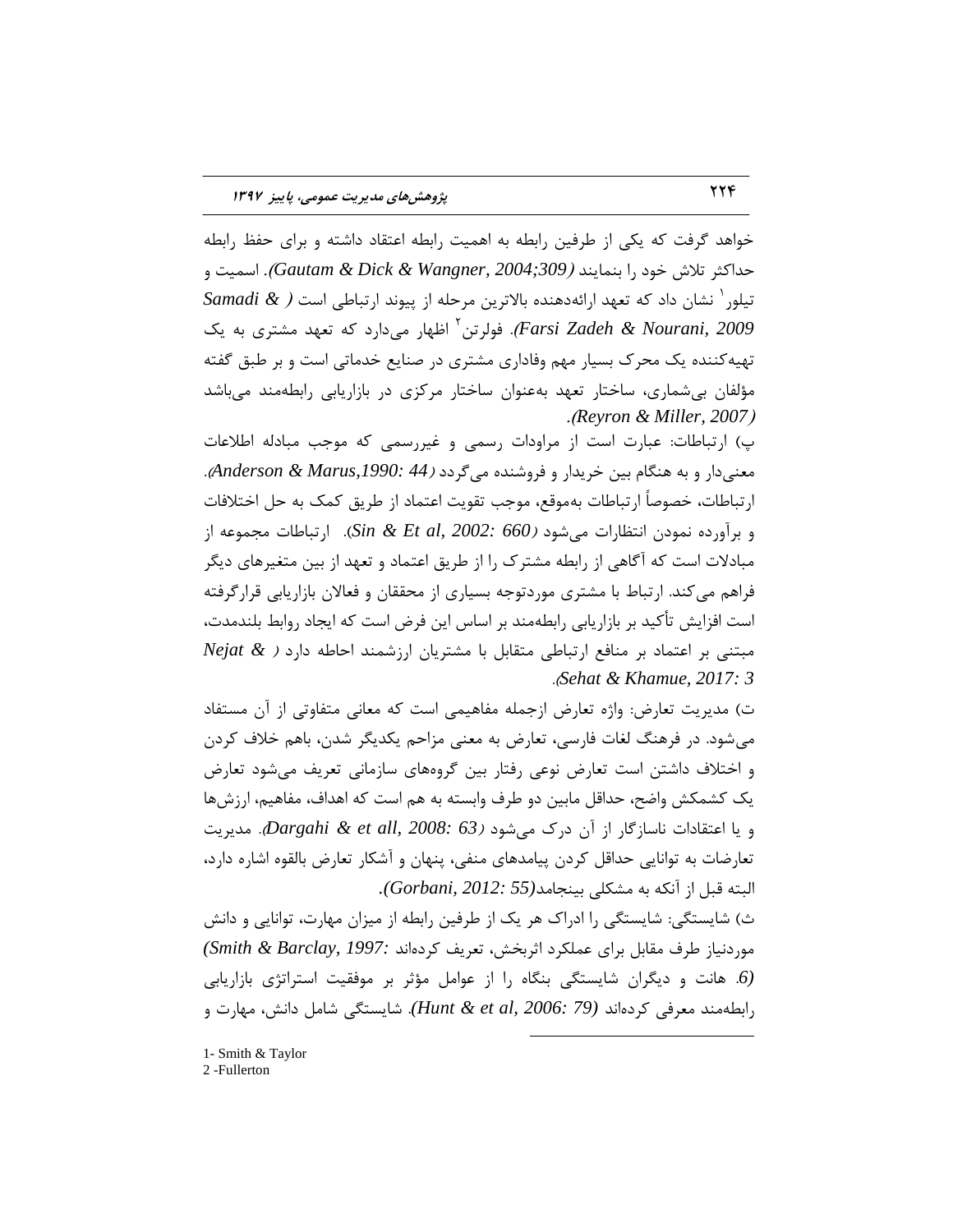ویژگیهای فردی ازجمله انگیزه، مفهوم ذهنی، ارزش، نگرش و ویژگیهای فیزیکی و یا ترکیبی از این عوامل است. شایستگیها باید قابل۵شاهده و قابلاندازهگیری بوده و باثبات و تكراريذير، د<sub>ر ر</sub>فتار فرد مشاهده شوند(*194 ;Emani & Godrate, 2016*). ج) رضایت از مشتری: در رابطه با مفهوم رضایتمندی مشتری تعاریف مختلفی از سوی نظریهپردازان بازاریابی ارائهشده است. کاتلر رضایتمندی را احساسات خوشایند یا ناخوشایند شخص که از مقایسه عملکرد ذهنی وی در قیاس با انتظارات او ناشی می شود تعریف هی كند (67; 52 Kotler, 1967; رضایت از مشتری، ارزیابی او پس از خرید یک خدمت است كه از تجربهی مصرف حاصل شده است *(174:Sharma & Patterson*). رضابت عموماً بهوسیله میزان رضایت یا نارضایتی یک مشتری از خرید قبلی از محصول یا خدمت .)*Ebrahimpour & Sayed Naghavi & Yaghoobi, 2012; 73*( زٛیقٔ كرمٔ تحقیقات پیشین نشان می۵هد که کیفیت خدمات تأثیر مثبتی بر رضایتمندی مشتری دارد و به عبارتی مقدمه رضایتمندی است که درنهایت منجر به افزایش وفاداری به شرکت ٚ تٕبیُ ثٝ ذطیس ٔزسز ذٛاٞس قس *(2012 ,Razavi & Mortazavi & Nazemi(*. **2-2 رفتار هصزفکٌٌسُ**

رفتار مصرفکننده موضوعی جدید در حوزه بازاریابی است. بهطوریکه اولین کتابهای منتشرشده در این زمینه به قبل از سال ۱۹۶۸ نمی رسد. اغلب دانشگاهها تا قبل از سال ۱۹۷۰ تلاشی در این زمینه انجام ندادند، اما این موضوع در سالهای اخیر رشد چشمگیری داشته، به گونهای که گروه ویژهای از محققان درباره رفتار مصرف کننده در سال ۱۹۷۰ تشكيل شد و در سال ۱۹۹۰ این گروه ۱۵۰۰ عضو از ۳۰ كشور جهان داشت. مطالعه و بررسی عواملی که روی رفتار مصرفکننده تأثیر میگذارند و بررسی میزان تأثیر هر یک از این عوامل بر رفتار، باعث دستیابی به شناخت و درکی از رفتار مصرف کننده می شود. بازاریابان تنها در این صورت قادر خواهند بود محصولی را عرضه کنند که با خواستهها و نیازهای مصرفکنندگان انطباق بیشتری داشته باشد و حداکثر رضایت آنان ,ا تأمین کند .)*Abbasi & Dizgerani & Hossein Pour, 2017; 396*(

### **-3-2 قسرزاًی اس هطتزی**

این قدردانی به شیوهای میباشد که در آن فرد از شخص یا اشخاص حقیقی یا حقوقی که او را مورد لطف قرار دادهاند، بهصورت کلامی و یا غیرکلامی و یا هر دو سپاسگزاری می کند، قدرشناسی انگیزهای قوی و ارزان قیمت است و اما در زمینه بازاریابی، بر اساس هنجار روابط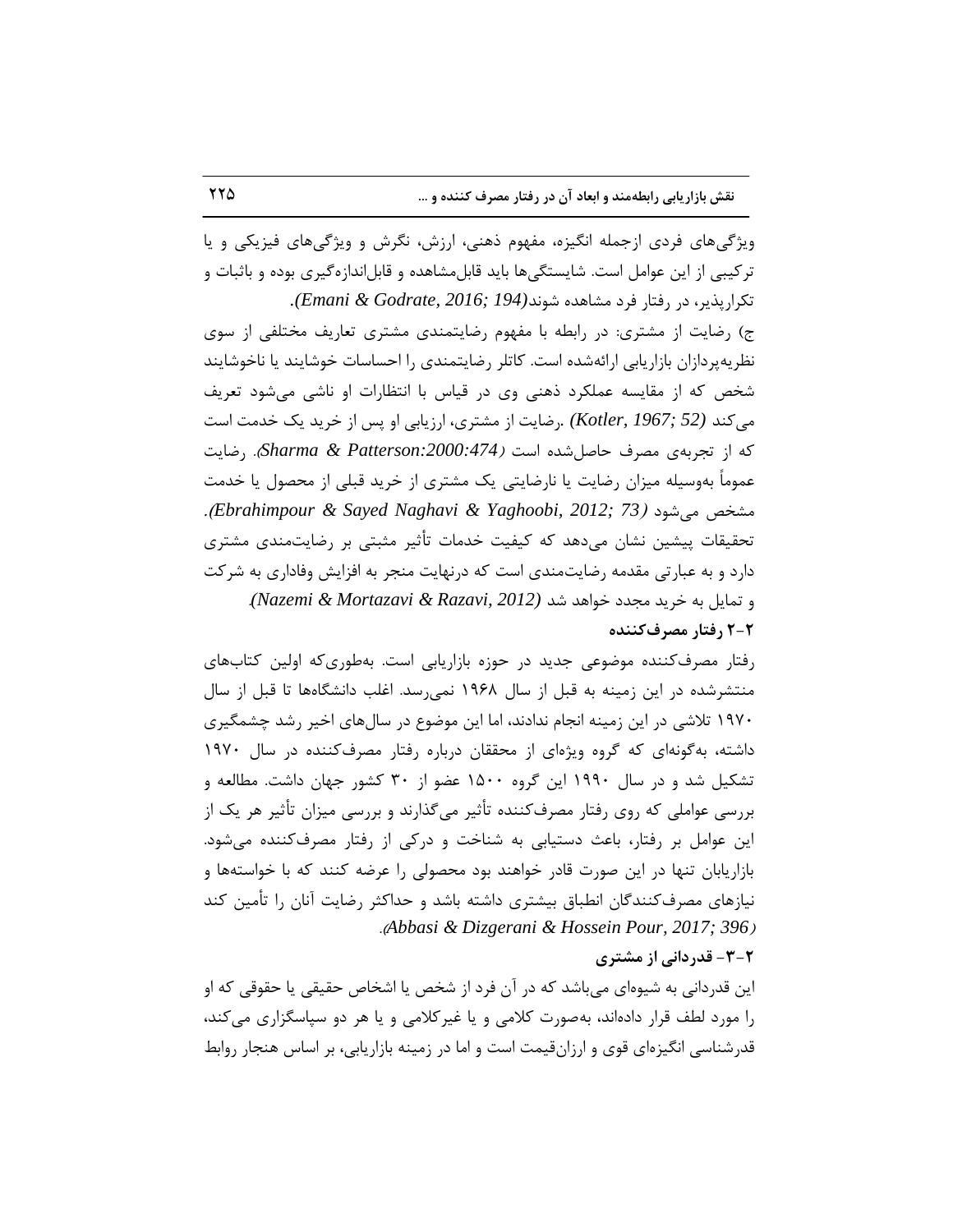متقابل، قدردانی مشتری بهعنوان رفتار خرید مشتری، شروع یک انگیزه یا تعهد احساسی برای جبران مزایای فروشنده میباشد. قدردانی هنجار و قاعده عمل متقابل را شبیهسازی می کند خصوصاً اگر مشتری مزایای دریافت شده را درک کند در این صورت یک اقدام خیرخواهانه است كه این دریافت و درک مشتری روابط را بهبود میبخشد و منجر به موفقیت بلندمدت در بازاریابی میشود. *.(Hasan & et al, 2014: 789)* گلدنر ` (١٩۶٠) قدردانی را به عنوان یک عامل برای کمک به مردم در حفظ تعهدات متقابل آنها، مفهومسازی کردهاند. شوارتز<sup>۲</sup> (۱۹۷۶) به میزان زیادی متأثر از گلدنر (۱۹۶۰) بیان میکند که قدردانی نیرویی است که سبب میشود روابط اجتماعی جهت گیری سودمند اجتماعی را حفظ کند. هانگ<sup>۳</sup> (۲۰۱۵) میگویند که تصدیقات مشتری از فعالیتهای روابط بازاریابی ویژگیهایی نسبت به محرکهای گیرنده بهکارگیری سیستمهای عاطفی مشتری ایجاد خواهد کرد و منجر به احساسات قدردانی و افزایش اراده به جهت پرداخت دوباره فروشنده میشود مشتریها با به کارگیری از رفتارهای متقابل بر اساس قدردانی در بهترین حالت با افزایش تمایلات به فروشنده پول خواهد داد ستوه بالایی از عملیات تمایلی که مشتریها دریافت می کنند منجر به ستوه قدردانی خواهد شد .(Huang, 2015

در تکمیل مطالب فوق، شایانِ ذکر است که مطالعاتی نیز در زمینه متغیرهای پژوهش حاضر صورت گرفته است. ازجمله پژوهش *(Miguens & Vázquez, 2017)* كه در تحقیق خود با عنوان یک مدل جامع از الگوی وفاداری از دیدگاه مصرف کننده با رضایت از مشتری نشان داد که این مدل توسعهیافته کمک می کند تا درک درستی از ایجاد وفاداری از یک فرد در زمینه مجازی را بهبود بخشد. *(Abbasi, 2015*) در تحقیق خود با عنوان بررسی تأثیر بازاریابی رابطهمند بر قدردانی مشتریان نشان داد كه بازاریابی رابطهمند و ابعاد چهارگانه آن یست الکترونیکی مستقیم، پاداش ملموس، منافع ملموس و ادراک مشتری بر قدردانی از هشتری تأثیر معناداری دارد؛ و *(Huang, 2015)* در تحقیق خود به بررسی تأثیر سرمایه گذاری در بازاریابی رابطهای بر قدردانی مشتری در خردهفروشی پرداخت و نشان داد که تاکتیکهای بازاریابی رابطهمند بر قدردانی از مشتری تأثیر معناداری دارد. در تحقیق زیٍطی )*2013 ,Cheragali & Fard Sobhani* )ویفیت ذسٔبت فطٚـ ٚ احط آٖ ثط رضایت مشتریان در شرکت سایپا را موردبررسی قراردادند و به این نتیجه رسیدند که

 $\overline{a}$ 

- 1- Gouldner
- 2 -Schwartz
- 3- Huang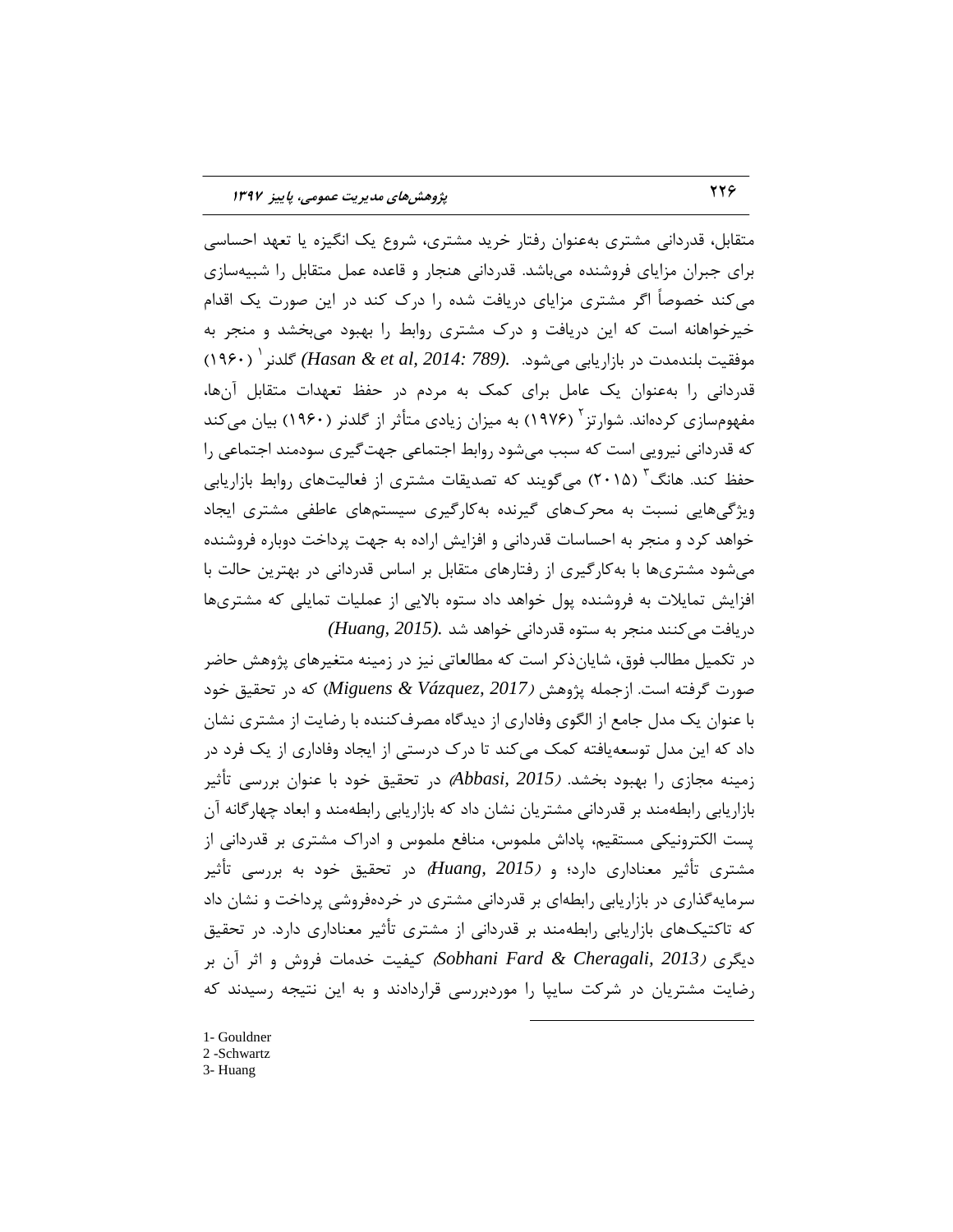کیفیت خدمات ادراکشده مشتریان، اثر مثبتی بر احساس رضایت آنها از شرکت داشته است. *(Jalali Gorgan & Mehrani, 2013)* در تحقیق خود نشان دادند كه بین بعد رضایت و تعهد بازاریابی رابطهمند با تمایل مشتری به ادامه خرید رابطه معنادار وجود دارد. *(Ranjbarian & Barari, 2008)* در تحقیق خود نشان دادند كه شایستگی، ارتباطات، اعتماد و مدیریت تعارض بر رضایت مشتری از خدمات تأثیر معناداری دارد.

**4-2 هسل پژٍّص ٍ تَسؼِ فزضیِ**

همانطور که مشاهده می شود تحقیقی که بتواند به بررسی متغیرهای اصلی تحقیق بهصورت یکجا بپردازد وجود ندارد، اما در اکثر مطالعات، بهصورت جداگانه رابطه مستقیم بین بازاریابی رابطهمند و متغیرهای موردسنجش قدردانی از مشتری و رفتار مصرف كننده وجود دارد. لذا با بهره گیری از پژوهشهای انجامشده، در پژوهش حاضر بازاریابی رابطهمند و ابعاد آن از قبیل اعتماد، تعهد، ارتباطات، مدیریت تعارض، شایستگی و رضایت از مشتری بهعنوان متغیر مستقل و رفتار مصرف كننده و قدردانی از مشتری بهعنوان متغیر وابسته در نظر گرفتهشده و مدل مفهومی تحقیق شكل گرفته است؛ كه در شكل شماره (۱) قابل مشاهده است.



**ضکل :1 هسل پژٍّص )هحقق ساذتِ(**

با توجه به مدل مفهومی، فرضیههای پژوهش به شرح زیر قابل بیان است: فرضیههای اصلی ۱ - بازاریابی رابطهمند بر قدردانی مشتریان تأثیر معنی،داری دارد.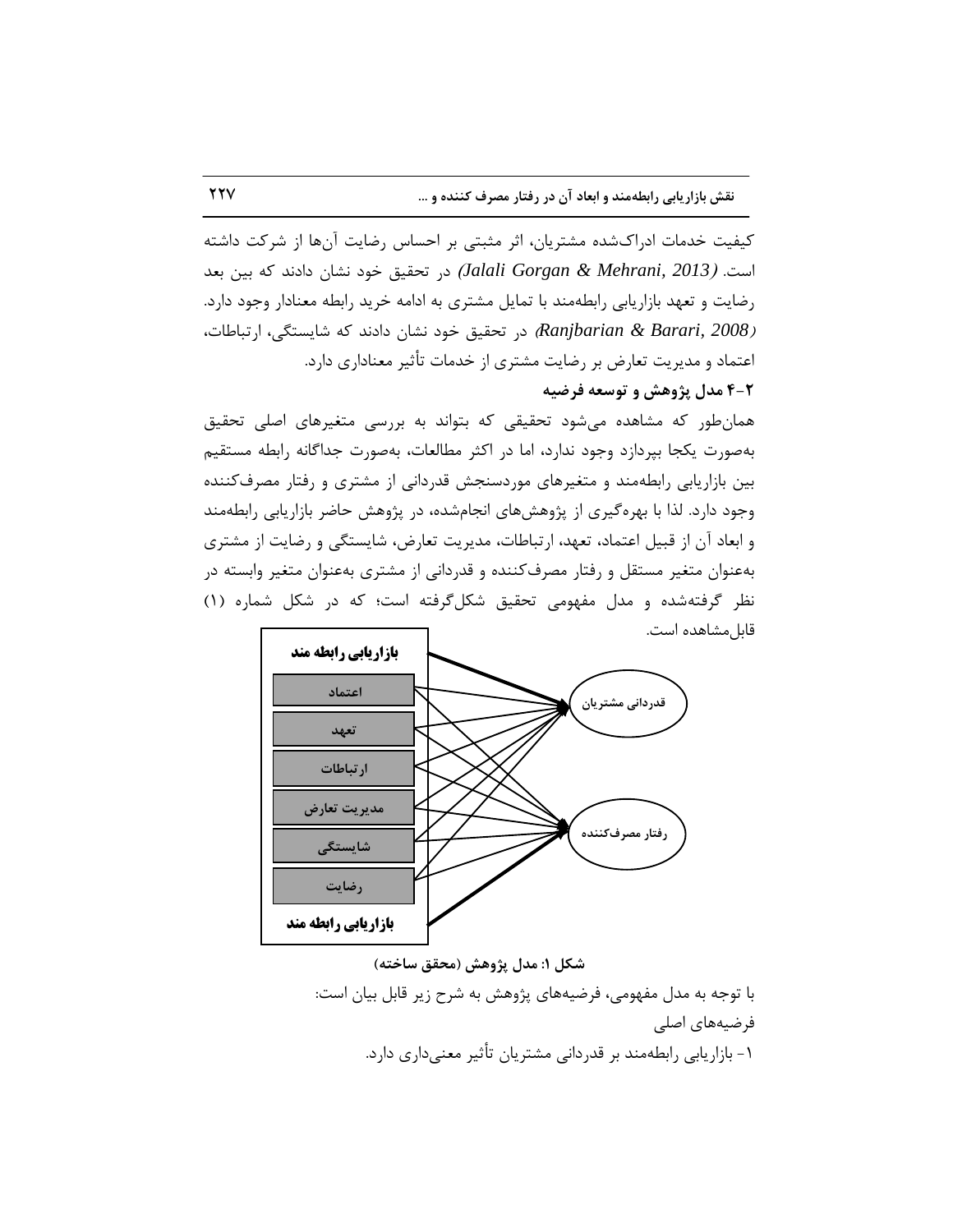۲- بازاریابی رابطهمند بر رفتار مصرف کننده تأثیر معنیداری دارد. فرضیههای فرعی ۱-۱- بعد اعتماد، بر قدردانی از مشتریان تأثیر معنی،داری دارد. ۱-۲- بعد تعهد، بر قدردانی از مشتریان تأثیر معنی،داری دارد. ۱-۳- بعد ارتباطات، بر قدردانی از مشتریان تأثیر معنی،داری دارد. ۱-۴- بعد مدیریت تعارض، بر قدردانی از مشتریان تأثیر معنیداری دارد. ۱-۵- بعد شایستگی، بر قدردانی از مشتریان تأثیر معنیٍداری دارد. ۱-۶- بعد رضایت، از مشتریان بر قدردانی از مشتریان تأثیر معنیداری دارد. -1-2 ثقس افتٕبز، ثط ضفتبض ٔهطفوٙٙسٜ تأحیط ٔقٙیزاضی زاضز. -2-1-2 بعد تعهد، بر رفتار مصرف *ک*ننده تأثیر معنی داری دارد. ۲-۳- بعد ارتباطات، بر رفتار مصرف کننده تأثیر معنی داری دارد. -4-2 ثقس ٔسیطیت تقبضو، ثط ضفتبض ٔهطفوٙٙسٜ تأحیط ٔقٙیزاضی زاضز. -5-2 نعد شایستگی، بر رفتار مصرف *ک*ننده تأثیر معنی داری دارد. ۲-۶- بعد رضایت مشتریان، بر رفتار مصرفکننده تأثیر معنیداری دارد.

## **-3 رٍشضٌاسی تحقیق**

ابزار جمعآوری اطلاعات در این پژوهش پرسشنامه میباشد. پرسشنامه در سه بخشنامه همراه، اطلاعات جمعیت شناختی و سؤالات اختصاصی تنظیم گردید. در بخش اول تحت عنوان نامه همراه، علاوه بر بیان عنوان پژوهش، هدف از گردآوری اطلاعات بهوسیله پرسشنامه و ضرورت همکاری صمیمانه پاسخدهندگان در تکمیل پرسشنامه توضیح داده شد. بخش جمعیت شناختی شامل سؤالات در مورد مشخصات عمومی پاسخ دهندگان از قبیل جنسیت، تحصیلات، سن و تعداد دفعات مراجعه به نمایندگیها میباشد. آخرین بخش نیز شامل سؤالات اختصاصی در مورد متغیرهای مستقل و وابسته است. سؤالات مؤلفههای بازاریابی رابطهمند شامل اعتماد (۵ سؤال)، تعهد (۵ سؤال)، ارتباطات (۵ سؤال)، مدیریت تعارض (۵ سؤال)، شایستگی (۵ سؤال) و رضایت مشتریان (۷ سؤال) از پژوهش *(2005 ;Ndubisi, 2013 اس*تخراج شد. همچنین پرسشنامه رفتار مصرف کننده شامل نگرش (۶ سؤال)، هنجار ذهنی (۴ سؤال) و کنترل رفتاری درک شده )4 ؾؤاَ( اظ پػٞٚف )*1977 ,Ajzen* )ثٝ زؾت آٔس. زضٟ٘بیت پطؾكٙبٝٔ لسضزا٘ی اظ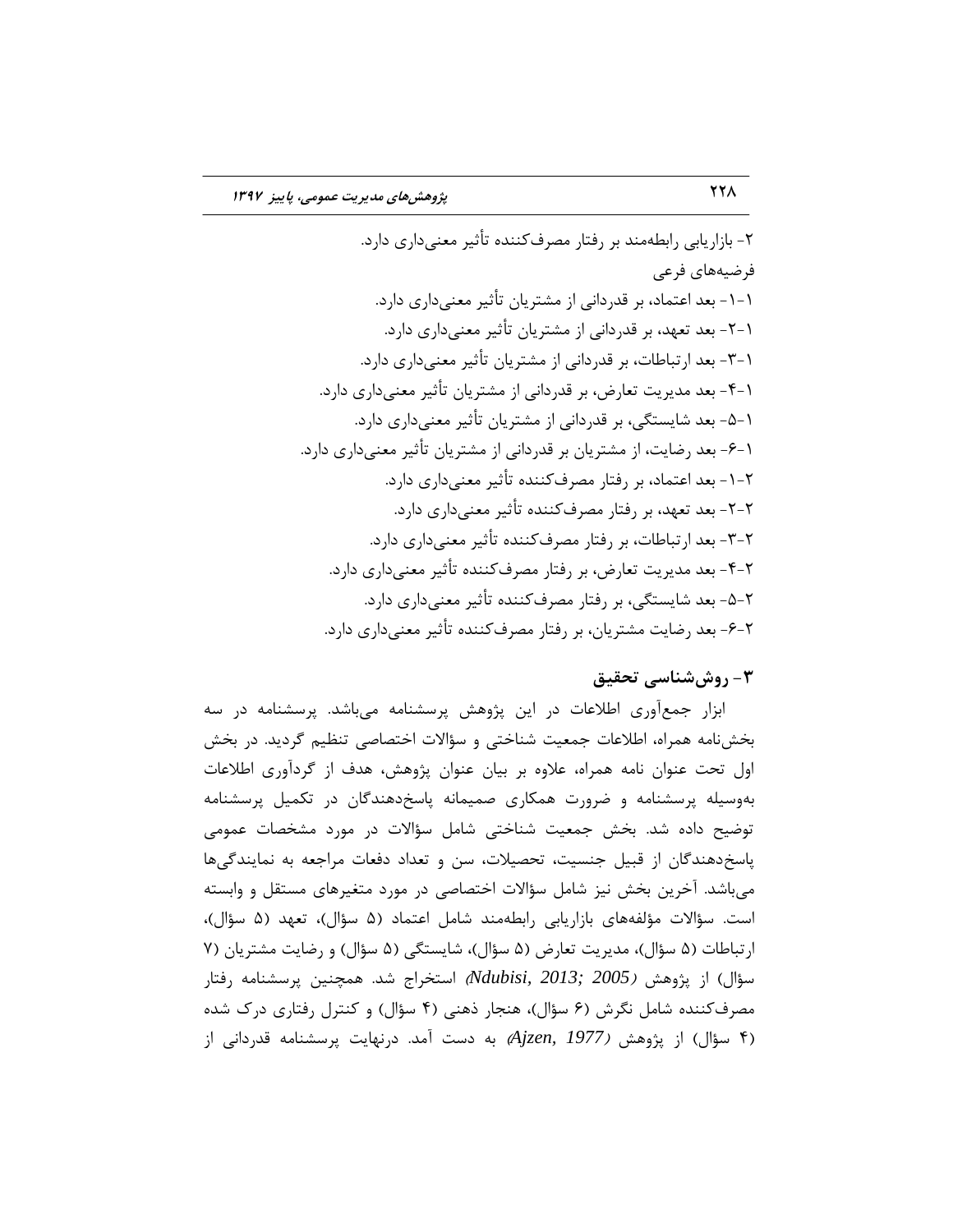ٔكتطیبٖ )6 ؾؤاَ( ثط اؾبؼ پػٞٚف )*2002 ,Tsang & Emmons & Mccullough*) آماده گردید. مقیاس مورداستفاده طیف پنجدرجهای لیکرت است. این مقیاس بهطور خاص از مبنای کاملاً مخالف، مخالف، بی نظر، موافق و کاملاً موافق استفاده می کند. بر این اساس از اعضای نمونه آماری درخواست گردید تا بر اساس مقیاس پنج نقطهای لیکرت، به سؤالات پرسشنامه پاسخ دهند.

جامعه آماری این تحقیق شامل مشتریان نمایندگی های گروه خودروسازی ساییا در استان اردبیل می باشد. نمایندگی های ساییا باهدف فروختن و انجام خدمات پس از فروش، برای کسب سود، محصولات شرکت سایپا را به نمایندگی از این شرکت به فروش میرساند؛ و با گذراندن دورههای مربوط به خدمات در شرکت سایپا یدک به انجام خدمات پس فروش می پردازند. دِلیل انتخاب این نمایندگیها بهعنوان جامعه آماری اهمیت روزافزون مشتریان و ضرورت جذب و حفظ وفاداری مشتریان در جهت رسیدن به عملکرد برتر و افزایش سهم بازار و سودآوری در صنعت رقابتی خودرو در ایران میباشد. تعداد جامعه آماری این تحقیق به علت زیاد بودن مشتریان، انجام مراجعههای تکراری، نبود سیستم یکیارچه برای نمایش مشتریان به تفکیک استانها و نبود تحقیق مشابه در دسترس نبوده، لذا حجم نمونه با استفاده از فرمول جامعه نامحدود کوکران ۳۸۴ نفر محاسبه گردید که به لحاظ اعتبار بخشیدن به نتایج تحقیق تعداد۴۰۰ پرسشنامه به روش نمونهگیری تصادفی ساده و به دو روش حضوری و غیرحضوری بین جامعه آماری توزیع و بهصورت تکمیل شده جمعآوری گر دید.

در این پژوهش بهمنظور بررسی روایی پرسشنامه از تحلیل عاملی تأییدی استفاده شد و ارزیابی پایایی پرسشنامه نیز با استفاده از ضریب آلفای کرونباخ انجام گرفت. در بررسی روایی از طریق تحلیل عاملی تأییدی در ابتدا نرمال بودن دادههای جمعآوریشده توسط دو شاخص کشیدگی<sup>۱</sup> و چولگی<sup>۲</sup> در نرمافزار SPSS20 سنجیده شد (میزان کشیدگی و چولگی همه گویهها بین عدد ۲± قرار دارند؛ بنابراین، دادههای جمعآوریشده نرمال هستند). در قدم دوم اعتبار سازه<sup>۳</sup> مدل مـورد بـررسی قرار گـرفت که بـرای سنجش آن از

 $\overline{a}$ 

1 -Kurtosis

2 -Skewness

3 -Construct Validity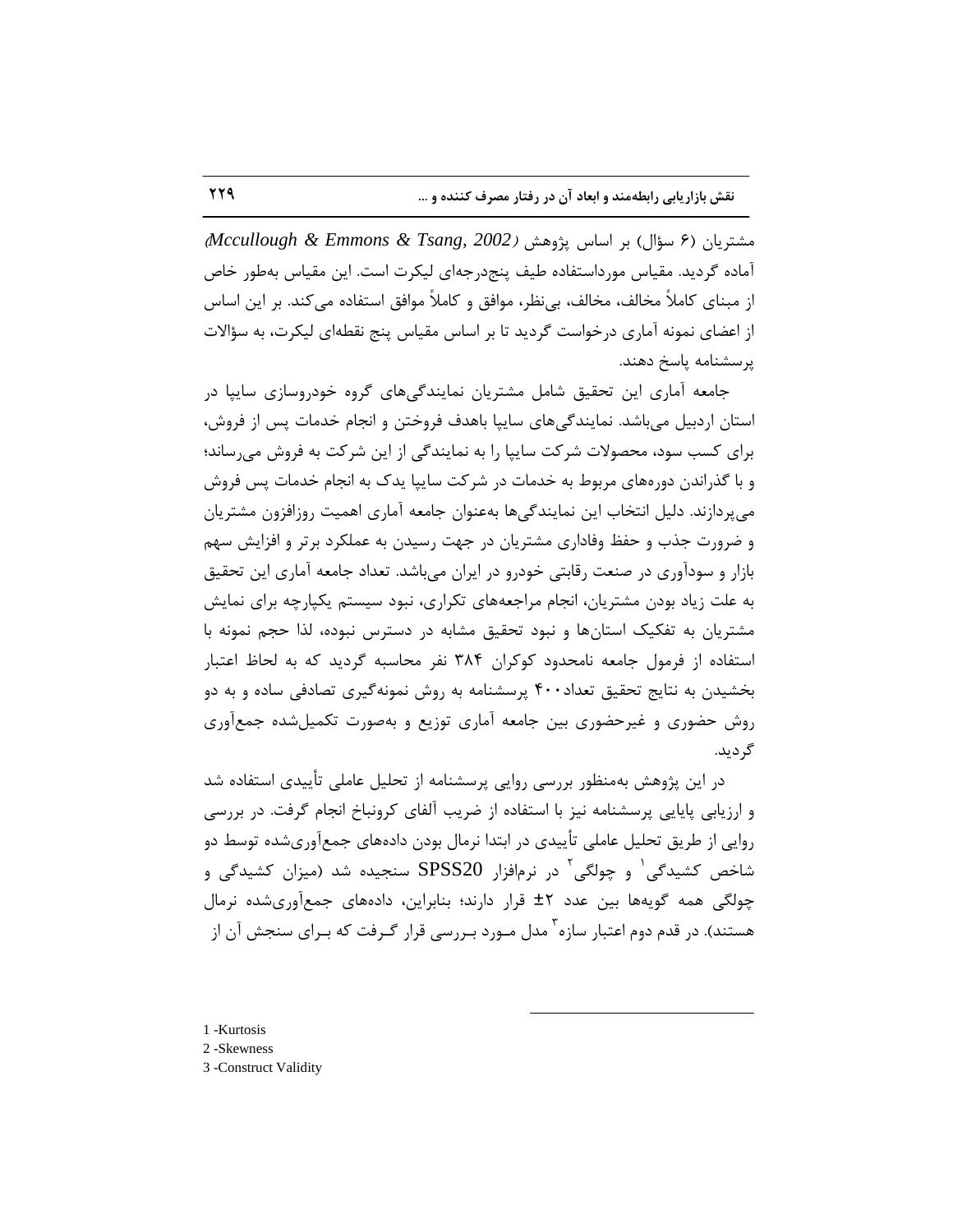اعتبار همگرایی ٰو اعتبار افتراقی ٔ استفاده شد. در اعتبار همگرایی هریک از بارهای عاملی (ضرایب رگرسیونی) میبایست بزرگتر یا مساوی با ۰/۵ باشند و در اعتبار افتراقی بهمنظور بررسی عدم همپوشانی بین سازههای پرسشنامه در ارتباط با گویههای موردسنجش آن، همبستگی بین هر دو سازه نبایستی بیشتر از ۰/۹ باشد؛ و نهایتاً ضریب آلفای کرونباخ نشانِدهنده سازگاری درونی سؤالات است که متغیر مشابهی را موردسنجش قرار میدهند و مقدار آن بیشتر از ۰/۷ بر پایایی قابلِ قبول پرسشنامه دلالت دارد. نتایج حاصل از سنجش روایی و پایایی شامل بارهای عاملی، آماره t، پایایی مرکب و ضریب آلفای کرونباخ برای تمامی متغیرهای پرسشنامه بهتفصیل در جدول ۱ ارائهشده است.

| آلفاي كرونباخ                     |                                  | پایایی                      | آماره t             | بارهای           | تعداد        | ابعاد متغيرها | متغيرها         |
|-----------------------------------|----------------------------------|-----------------------------|---------------------|------------------|--------------|---------------|-----------------|
|                                   |                                  | مركب <sup>۳</sup>           |                     | عاملى            | سوالات       |               |                 |
| کلی                               | جزئي                             | (CR)                        |                     |                  |              |               |                 |
| .7951                             | $\cdot$ /Y $\cdot$ \             | $\cdot/\Upsilon$            | 1.199               | .189             | ۵            | اعتماد        | بازاريابي رابطه |
|                                   | $\cdot$ / $\vee$ ) $\uparrow$    | $\cdot$ /Y $\Delta$         | $17/\lambda\lambda$ | $\cdot$ /۶ \     | ۵            | تعهد          | مند             |
|                                   | $\cdot/\lambda$                  | $\cdot/\lambda$             | 15/77               | .19 <sub>A</sub> | ۵            | ارتباطات      |                 |
|                                   | $\cdot/\lambda\cdot V$           | $\cdot/\lambda\cdot\lambda$ | 14/07               | .19 <sub>A</sub> | ۵            | مديريت        |                 |
|                                   |                                  |                             |                     |                  |              | تعارض         |                 |
|                                   | $\cdot/\lambda\cdot$ 9           | .719                        | $1f/\lambda$        | .199             | ۵            | شایستگی       |                 |
|                                   | $\cdot$ / $\wedge \wedge \wedge$ | $\cdot/\lambda\Delta$       | 15/2V               | .19Y             | $\mathsf{v}$ | رضايت از      |                 |
|                                   |                                  |                             |                     |                  |              | مشترى         |                 |
| $\cdot/\lambda \setminus \lambda$ |                                  | .71                         | 1.91                | .705             | ۱۴           |               | رفتار مصرف      |
|                                   |                                  |                             |                     |                  |              |               | كننده           |
| .71                               |                                  | .71                         | $17/\Delta\lambda$  | .199             | ۶            |               | قدردانی از      |
|                                   |                                  |                             |                     |                  |              |               | مشتريان         |

جدول ۱: نتایج تحلیل عاملی تأییدی و ضرایب آلفای کرونباخ برای متغیرهای پرسشنامه

#### (مأخذ، نتايج تحقيق)

با توجه به نتایج جدول (۱)، پایایی مرکب همه متغیرها (CR>۰/۷) و قرار نگرفتن آمارهی t در بازه (۱/۹۶, ۱/۹۶–) اعتبار همگرایی و درنتیجه اعتبار افتراقی درمجموع اعتبار سازه ابزار سنجش موردپذیرش قرار گرفت. و همچنین با توجه به اینکه شاخصهای برازش نیز در محدوده مطلوب خود قرار دارند، بنابراین مدل اندازهگیری تحقیق از برازش قابل قبولی

 $\overline{a}$ 

1 -Convergent Validity

2 -Discriminant Validity

3-Composite Reliability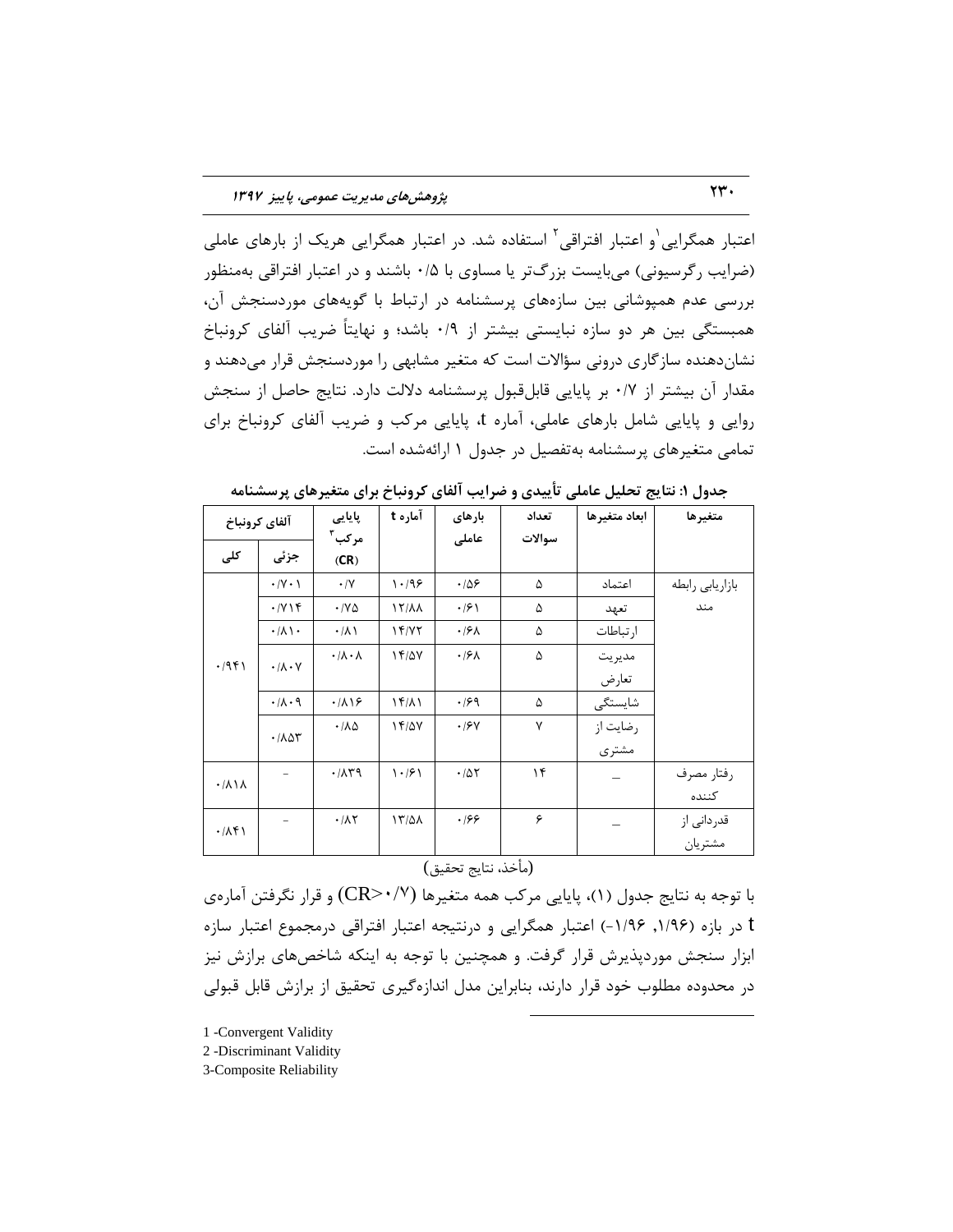برخوردار است و بهطور کلی این مدل مورد تأیید قرار می گیرد. نهایتاً مقدار آلفای کرونباخ برای پرسشنامه از ۰/۷ بزرگتر شده است كه نشان میدهد پرسشنامهها از پایایی بالایی بر خور دارند.

## **-4 یافتِّای پژٍّص**

**1-4 ًتایج هزتَط تِ آهارُ تَصیفی**

توصیف دادهها فرایندی است که قبل از تجزیهوتحلیل دادههای آماری و باهدف شناخت بهتر جامعه آماری و آشنایی بیشتر با متغیرهای پژوهش صورت گیرد. بر اساس دادههای جمع آوریشده، بیشتر پاسخدهندگان (۸۰/۳ درصد) مردان بودهاند كه اكثر آنها (۶۰/۵ درصد) در سن ۳۰ تا ۴۰ قرار دارند. ازلحاظ تحصیلات نیز ۳۴ درصد ایشان دیپلم و پایین تر هستند و بین ۵ تا ۱۰ بار معادل (۳۸/۸ درصد) بیشترین مراجعه هر نفر به نمایندگی مے باشد.

**2-4 ًتایج هزتَط تِ آهارُ استٌثاطی**

در این پژوهش، برای تجزیهوتحلیل دادهها و آزمون فرضیههای پژوهش از روش مدلسازی معادلات ساختاری و نرمافزار لیزرل ۸.۸، استفادهشده است. تمام متغیرهای در این پژوهش به دودسته متغیرهای پنهان و آشکار تبدیل میشوند. شکل ۲ الگوی معادلات ساختاری در حالت تخمین ضرایب استاندارد نشان می۵هد؛ که در بین متغیرهای موردبررسی بیش ترین تأثیرگذاری و معناداری به ترتیب مربوط به قدردانی از مشتری (۱۹۶۰) و بعد مربوط به رفتار مصرف کننده (۰/۱۳) است. شکل ۳ الگوی معادلات ساختاری در حالت اعداد معناداری را نشان میدهد. اعداد معناداری یا همان T- Value، میزان معنادار بودن هر یک از پارامترها را نشان می۵هد و چنانچه مقدار آن بزرگتر از قدر مطلق عدد ۱/۹۶ باشد، پارامترهای مدل معنادار هستند. با توجه به اینکه برخی اعداد معناداری پارامترهای مدل از قدر مطلق ۱/۹۶ بزرگ تر است؛ لذا فرضیات متغیر مربوط به آن تأیید می شود *( Mohsenin* .)*and Esfandiani, 2017*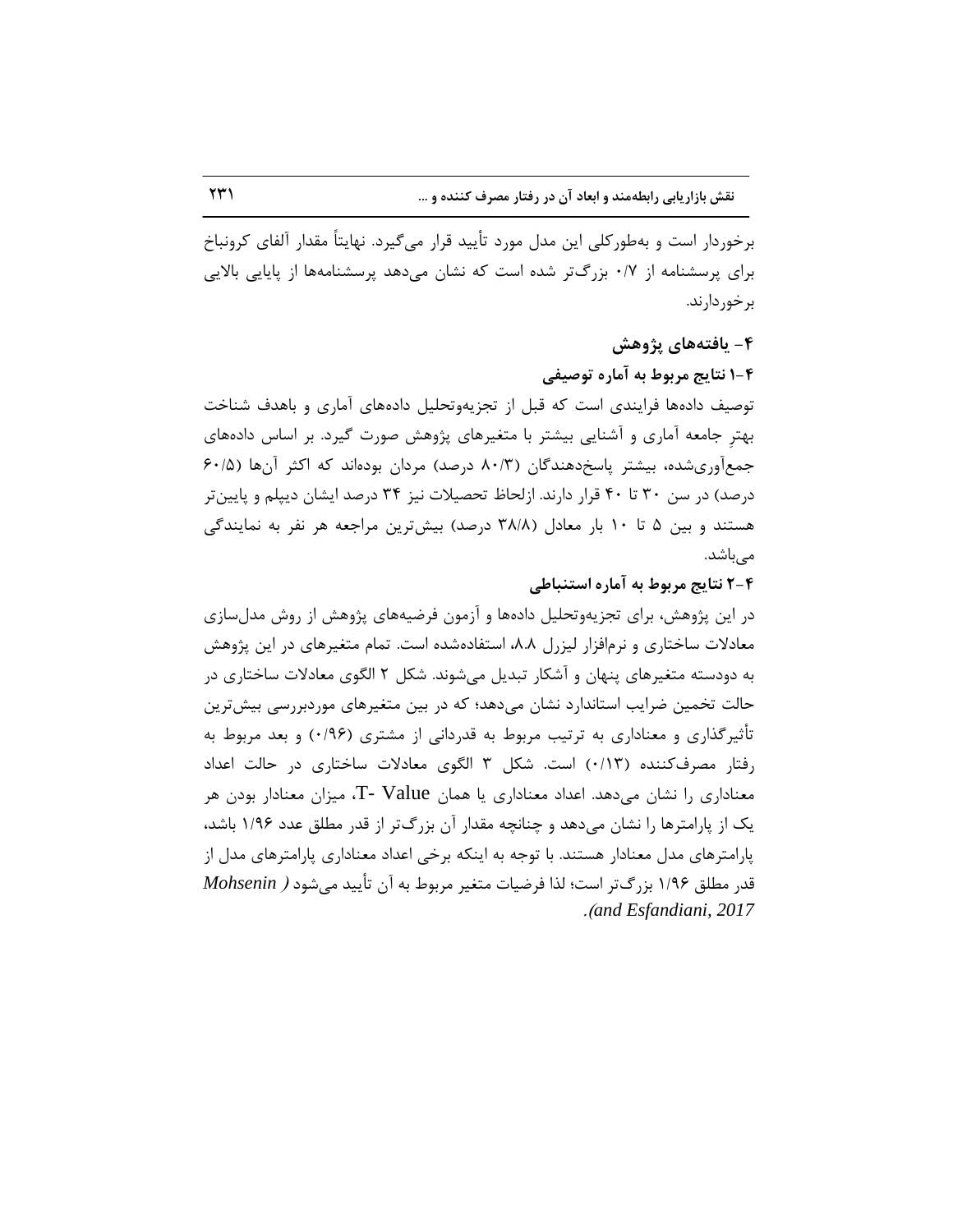

Chi-Square=588.32, df=207, P-value=0.00000, RMSEA=0.047 شکل ۳: مدل اعداد معناداری مدل مفهومی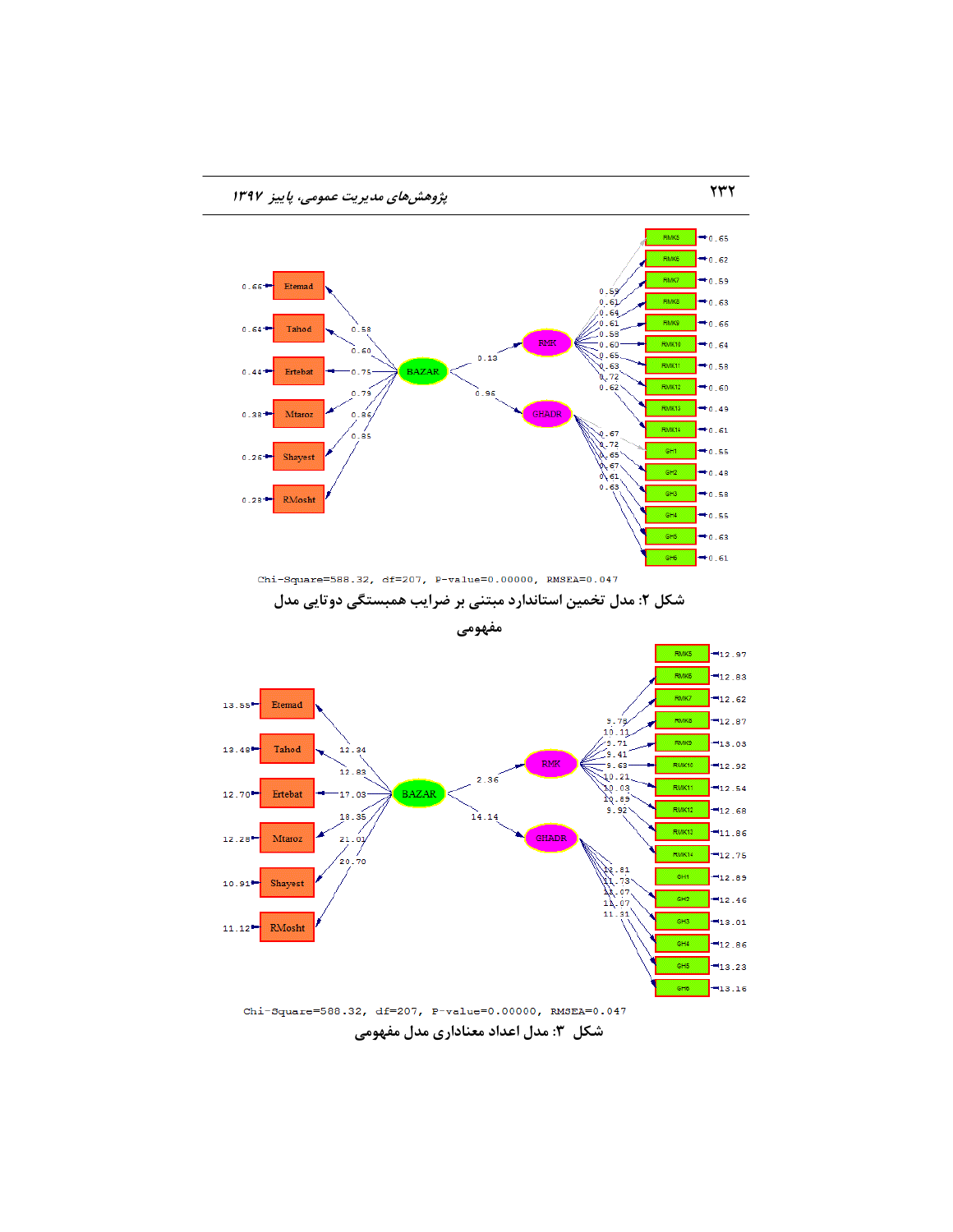**ًقص تاساریاتی راتطِهٌس ٍ اتؼاز آى زر رفتار هصزف کٌٌسُ ٍ ...** 233

شاخصهای برازش مدل از مهمترین مراحل تحلیل مدلسازی معادلات ساختاری است. این شاخصها برای پاسخ بدین پرسش است که آیا مدل بازنمایی شده با دادهها، مدل مفهومی پژوهش را تأیید می کند یا خیر. الگوی اندازهگیری در این پژوهش، دارای ۶ متغیر هست که عبارتاند: اعتماد، تعهد، ارتباطات، مدیریت تعارض، شایستگی، رضایت مشتریان. مقادیر و شاخصهای برازندگی الگو به تفصیل در جدول ۲ ارائهشده است.

| مقدار<br>محاسىهشده                         | برازش خوب                                                    | معادل فارسى                     | شاخص برازندگی      |
|--------------------------------------------|--------------------------------------------------------------|---------------------------------|--------------------|
| $\cdot$ / $\cdot$ $\cdot$                  | $\cdot/\cdot \Delta$ P $<$                                   | سطح معنىداري                    | P-value            |
| Y/AFY                                      | $\mathbf{r} \leq \chi^2 / df \leq \cdot$                     | نسبت کای اسکوئر به درجه آزادی   | $\chi^2$ / df      |
| $\boldsymbol{\cdot}/\boldsymbol{\cdot}$ ۴٧ | $\cdot/\cdot \Delta \leq \mathrm{RMSEA} \leq \cdot$          | ریشه میانگین مربعات خطای برآورد | RMSEA <sup>'</sup> |
| $\cdot/\lambda\mathrm{V}$                  | $1 \leq$ GFI $\leq \cdot$ /92                                | شاخص نيكويي برازش               | $GFI^{\prime}$     |
| $\cdot$ /9 $\cdot$                         | $1 \leq \text{AGFI} \leq \cdot$ /94                          | شاخص نيكويي برازش اصلاحشده      | $AGFI^{\dagger}$   |
| $\cdot$ /9)                                | $\mathcal{M} \leq \mathrm{IFI} \leq \mathcal{M} \mathcal{M}$ | شاخص برازندگی فزاینده           | $IFI^*$            |
| .790                                       | $1 \leq IFI \leq \cdot 190$                                  | شاخص برازش هنجار شده            | NFI <sup>°</sup>   |
| $\cdot$ /9 $\cdot$                         | $1 \leq IFI \leq \cdot 190$                                  | شاخص برازش هنجار نشده           | NNFI <sup>1</sup>  |
| $\cdot$ /9 $\gamma$                        | $1 \leq CFI \leq \cdot 190$                                  | شاخص برازش مقايسهاى             | <b>CFI</b>         |

جدول ۲: محدوده دامنه شاخص و خوبی برازش

با توجه به برازش خوب و مقدار محاسبهشده در جدول (۲) مدل از برازش قابل قبولی برخوردار است. اکنون پس از استخراج دادههای تحلیل عاملی تأییدی و بررسی شاخصهای برازش و کیفیت مدل اندازه گیری، ساختاری و مدل کلی، می توان فرضیههای اصلی پژوهش را آزمود نتایج آزمون فرضیههای پژوهش بر مبنای مدل ساختاری با نرمافزار لیزرل ۸.۸ در جدول شماره ٣ نشان دادهشده است.

 $\overline{a}$ 

1- Root Mean Square Error Of Approximation

2 -Goodness Of Fit Index

- 3- Adjusted Goodness Of Fit Index
- 4 -Incremental Fit Index

5- Normal Fit Index

6 -Non-Normal Fit Index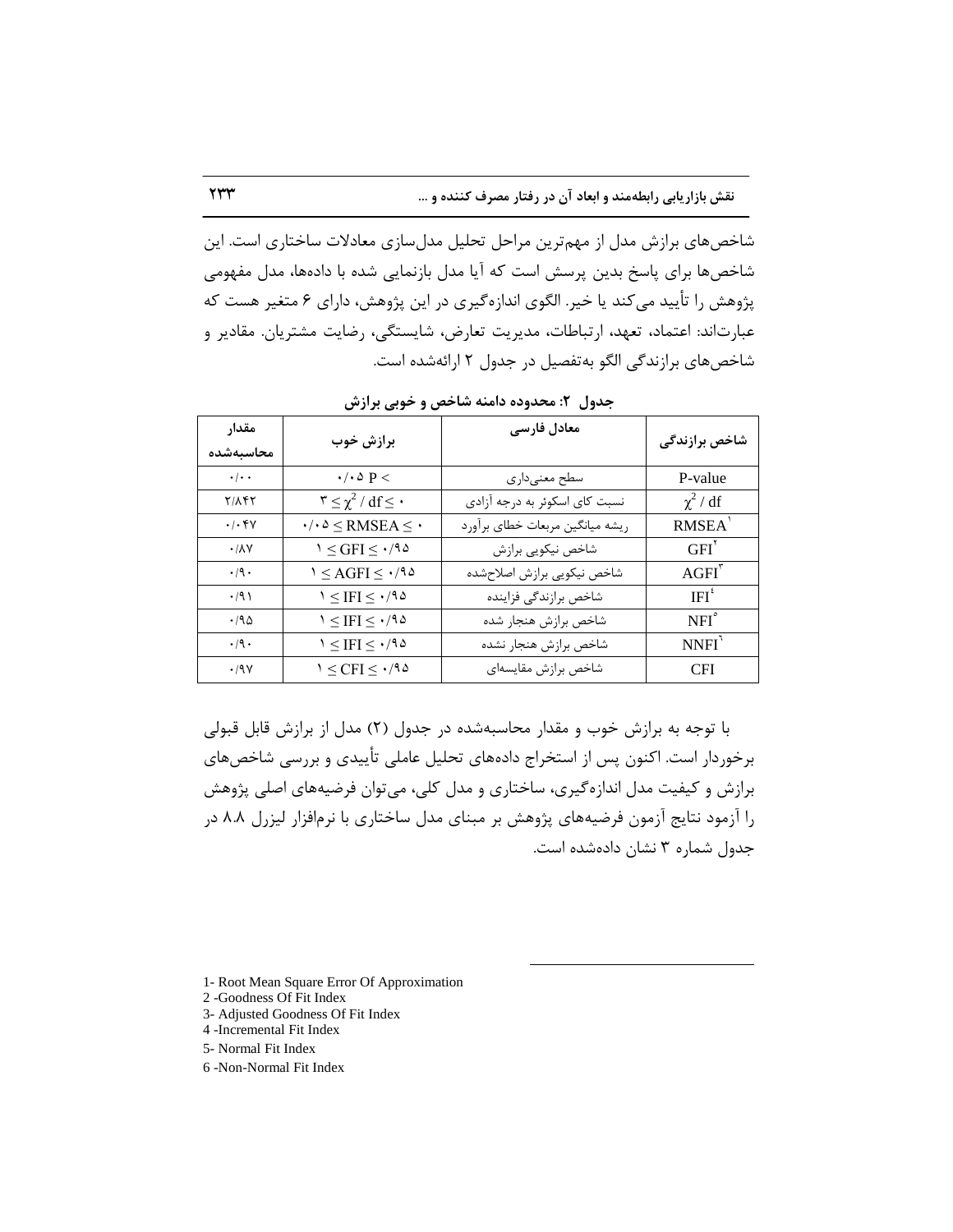| سطح معنادارى  | آماره تی                                                                                 | ضريب                      | متغير وابسته     | متغير مستقل        | فرضيه          |
|---------------|------------------------------------------------------------------------------------------|---------------------------|------------------|--------------------|----------------|
|               | استيودنت                                                                                 | مسير                      |                  |                    |                |
| کمتر از ۰/۰۵  | 7/79                                                                                     | $\cdot/\mathcal{N}$       | رفتار مصرف كننده | بازاريابي رابطهمند | $H_1$          |
| کمتر از ۰/۰۵  | 15/15                                                                                    | $\cdot$ /98               | قدردانی از مشتری | بازاريابي رابطهمند | H <sub>2</sub> |
| کمتر از ۰/۰۵  | $\Delta/\bullet\bullet\top$                                                              | $\cdot$ $/$ ۴۳۲           | رفتار مصرف كننده | اعتماد             | $H_3$          |
| کمتر از ۰/۰۵  | 41549                                                                                    | ۰/۴۵۶                     | رفتار مصرف كننده | تعهد               | $H_4$          |
| کمتر از ۰/۰۵  | $\mathcal{F}/\mathcal{M}$                                                                | $\cdot$ /٢٨ $\Delta$      | رفتار مصرف كننده | ارتباطات           | $H_5$          |
| بیشتر از ۰/۰۵ | $\cdot$ /٣٢٨                                                                             | $\cdot/\cdot\,\mathsf{r}$ | رفتار مصرف كننده | مديريت تعارض       | $H_6$          |
| کمتر از ۰/۰۵  | ۳/۴۴۵                                                                                    | ۰/۳۳۷                     | رفتار مصرف كننده | شایستگی            | H <sub>7</sub> |
| کمتر از ۰/۰۵  | 1/991                                                                                    | $\cdot/\backslash$ .      | رفتار مصرف كننده | رضايت مشترى        | $H_8$          |
| کمتر از ۰/۰۵  | 1.799                                                                                    | ۰/۴۶۴                     | قدردانی از مشتری | اعتماد             | $H_9$          |
| کمتر از ۰/۰۵  | 11/4.9                                                                                   | $\cdot$ /۴۸۳              | قدردانی از مشتری | تعهد               | $H_{10}$       |
| کمتر از ۰/۰۵  | 13964                                                                                    | ۱۵۶۵.                     | قدردانی از مشتری | ارتباطات           | $H_{11}$       |
| کمتر از ۰/۰۵  | $\begin{array}{c} \text{1}\ \text{0}/\text{1}\ \text{7}\ \text{7}\ \text{0} \end{array}$ | .1979                     | قدردانی از مشتری | مديريت تعارض       | $H_{12}$       |
| کمتر از ۰/۰۵  | <b>70/۳YY</b>                                                                            | ۰/۷۸۶                     | قدردانی از مشتری | شایستگی            | $H_{13}$       |
| کمتر از ۰/۰۵  | $Y\Delta/\Delta Y$ ۹                                                                     | $\cdot$ /YA9              | قدردانی از مشتری | رضايت مشترى        | $H_{14}$       |

جدول ۵: نتایج آزمون فرضیهها

## (مأخذ، نتايج تحقيق)

برای تأیید یا رد فرضیههای پژوهش، باید به آماره t نگریست. قضاوت بر اساس آماره tبه این صورت است که اگر مقدار این آماره کمتر از ۱/۹۶ باشد، فرضیه موردنظر در سطح اطمینان ۹۵ درصد رد می شود؛ ولی اگر مقدار این آماره بزرگتر از ۱/۹۶ باشد، فرضیهٔ پژوهش در سطح اطمینان ۹۵ درصد تأیید میشود و اگر مقدار آماره t بزرگتر از ۲/۵۸ باشد، فرضیه پژوهش در سطح اطمینان ۹۹ درصد پذیرش میشود. همان گونه جدول شماره ۵ نشان میدهد، با توجه به آماره t، فرضیههای شماره دو، سه، چهار، پنج، هفت، نه ده، یازده، دوازده، سیزده و چهارده پژوهش در سطح اطمینان ۹۹ درصد و فرضیه شماره یک و هشت پژوهش در سطح اطمینان ۹۵ درصد تأیید میشوند و فرضیه شماره شش پژوهش در هیچ كدام از سطوح ۹۹ و ۹۵ درصد تأیید نشده است؛ بهعبارتدیگر، فرضیه تأثیر متغیر مدیریت تعارض با رفتار مصرف كننده معنادار نبوده و تأیید نشده است.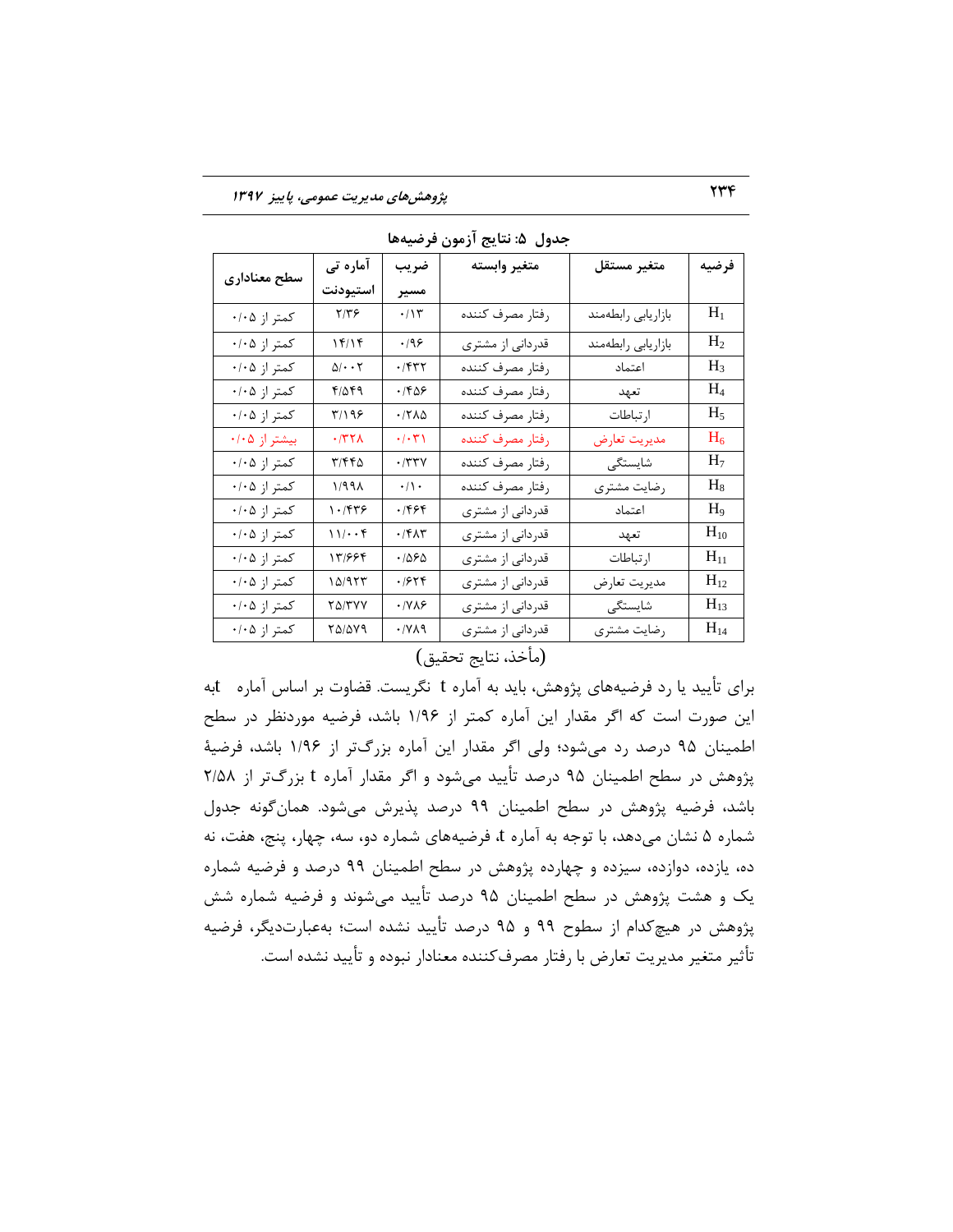#### **-5 تحث ٍ ًتیجِگیزی**

همان گونه که پیش از این گفته شد، پژوهش حاضر باهدف بررسی تأثیر بازاریابی رابطهمند و ابعاد آن بر رفتار مصرف کننده و قدردانی از مشتری در نمایندگیهای گروه خودروسازی سایپا استان اردبیل انجامشده؛ که پس از طی مراحل مقدماتی، مرور پژوهشها و تحقیقات انجامشده داخلی و خارجی مختلف در زمینه بازاریابی رابطهمند، رفتار مصرف كننده و قدردانی از مشتریان، به تأیید فرضیات این تحقیق، از طریق پرسشنامه به روش نمونهگیری تصادفی ساده با حجم نمونه ۴۰۰ نفر از مشتریان نمایندگیهای ساییا استان اردبیل پرداخته و نهایتاً با استفاده از تکنیک آماری، نرمافزارهای لیزرل ۸.۸ و اس پی اس اس ٢٢ این دادهها مورد تجزیهوتحلیل قرار گرفت و نشان داد كه بازاریابی رابطهمند و ابعاد آن بر قدردانی از مشتری در سطح اطمینان ۹۵ و ۹۹ درصد تأثیر معنادار دارد نتیجه این فرضیه با نتایج پژوهشهای *(2017 ,Miguens & Vázquez ، 2017 Ranjbarian &* ( ٚ )*Jalali Gorgan & Mehrani, 2013*( ،)*Cheragali, 2013 2008 ,Barari* )ٔغبثمت زاضز؛ ٚ ٕٞچٙیٗ تأحیط ثبظاضیبثی ضاثغٙٔٝس ٚ اثقبز آٖ )ثٝرع مدیریت تعارض) بر رفتار مصرفکننده در سطح اطمینان ۹۵ و ۹۹ درصد و پذیرفته شد. نتیجه این فرضیه نیز با نتایج پژوهشهای *(Abbasi, 2015 , <i>Abbasi*) مطابقت دارد. بهطوركلی این نگرش مثبت میتواند مشتریان را به ادامه فعالیتهای بیشتر با نمایندگے ها ترغیب کند.

با توجه به نتایج تحقیق از کارکنان و مدیران نمایندگی سایپا انتظار میرود که توضیحات کامل در مورد انواع خودرو و خدمات آن بهصورت کاتالوگ، سیدی و نصب بنر در اختیار مشتریان قرار دهند و محتوای خدمات پس از فروش را نیز در قالب ابزار رسانهای در اختیار مشتریان قرار دهند و همچنین در جهت جلب اعتماد مشتریان از قطعات اصلی شرکت سایپا یدک استفاده نمایند؛ و تخفیفاتی را در بخش خدمات پس از فروش اعمال نمایند یا خدمات رایگانی ازجمله تمیز کردن خودرو قبل از تحویل به مشتری انجام دهند و نیز با در نظر گرفتن خدمات شرکتهای رقیب نسبت به اعمال خدمات خود دقت بسیاری نمایند و کیفیت خدمات خود را با فرستادن کارکنان به دورههای آموزشی بیشتر نسبت به سالهای قبل بهتر نمایند؛ و همچنین باقیمت مناسب قطعات و خدمات تعمیراتی مربوط به بخش وارانتی اعتماد مشتریان را جلب نمایند و متعاقب باقیمت مناسب قطعات کیفیت خدمات را نیز با استخدام افراد باتجربه و شایسته افزایش دهند؛ و همچنین کارگاههای آموزشی تقویت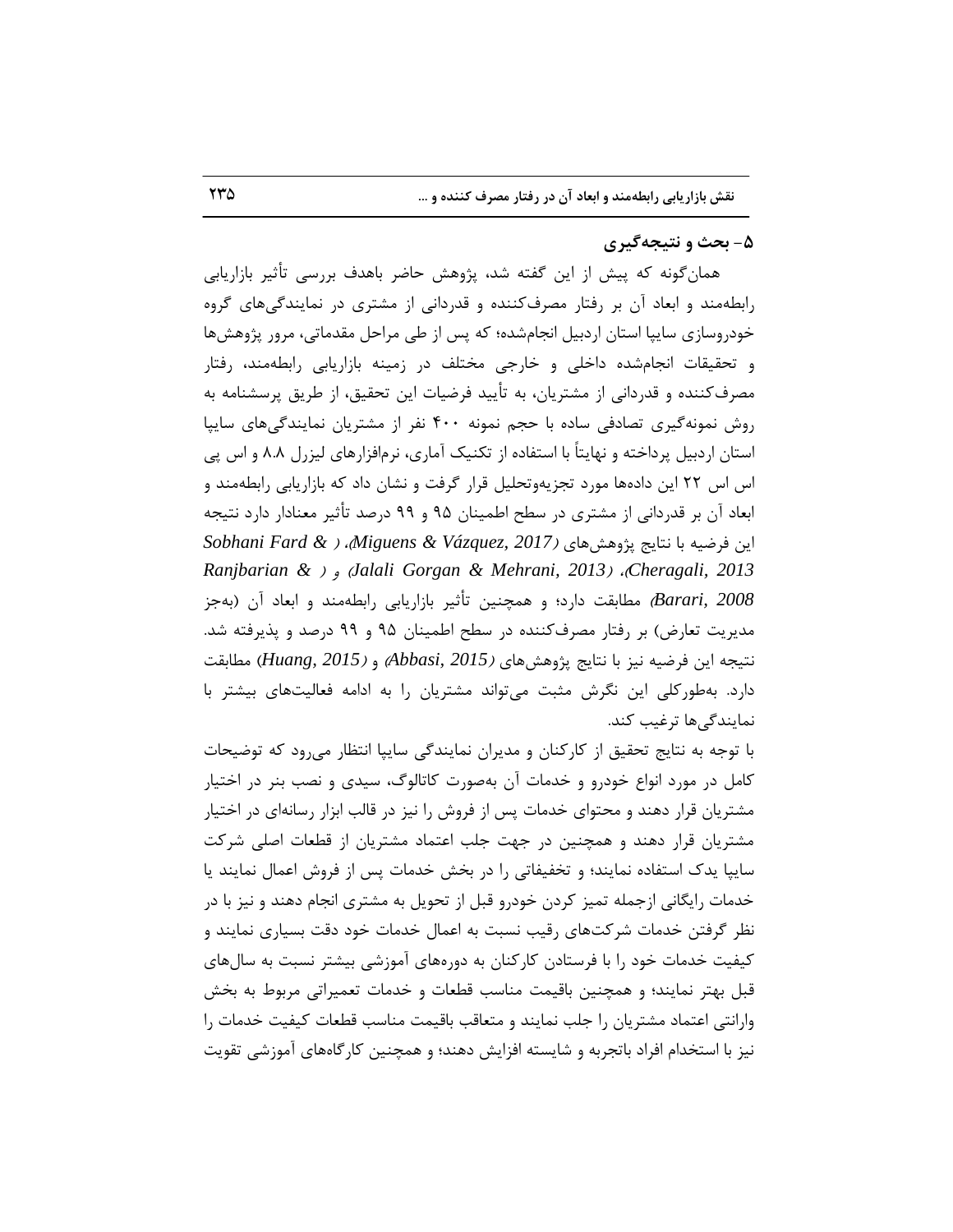بررسی موقعیت خود در برآوردن نیازهای اساسی مشتریان برگزار نمایند و اطلاعات بیشتری را در خصوص ارضاء نیازهای مشتریان به دست آورند؛ و با به وجود آوردن فردی متخصص برای شناسایی و پیگیری عوامل مؤثر بر رضایت مشتریان و رسیدگی به شکایت آنها در نمایندگیها موجب افزایش جلب اعتماد مشتریان شوند. نهایتاً به پژوهشگران آتی پیشنهاد میگردد که به بررسی تأثیر مبانی بازاریابی رابطهمند بر قدردانی و رفتار مصرف کننده با در نظر گرفتن متغیرهای میانجی دیگر نظیر عوامل اجتماعی یا کیفیت خدمات بپردازند؛ و همچنین تحقیق حاضر ازنظر مکانی صرفاً محدود به بخش خاصی از ایران میباشد و استان اردبیل نمیتواند نماینده کاملی از رفتار مشتریان در كل كشور باشد. لذا میطلبد كه این تحقیق با انجام یک نمونهگیری خوشهای و یا طبقهای

بتواند تمامی نمایندگیهای گروه خودروسازی سایپا در کشور را بهعنوان جامعه آماری در نظر گیرد و این محدودیت مکانی را از بین ببرد.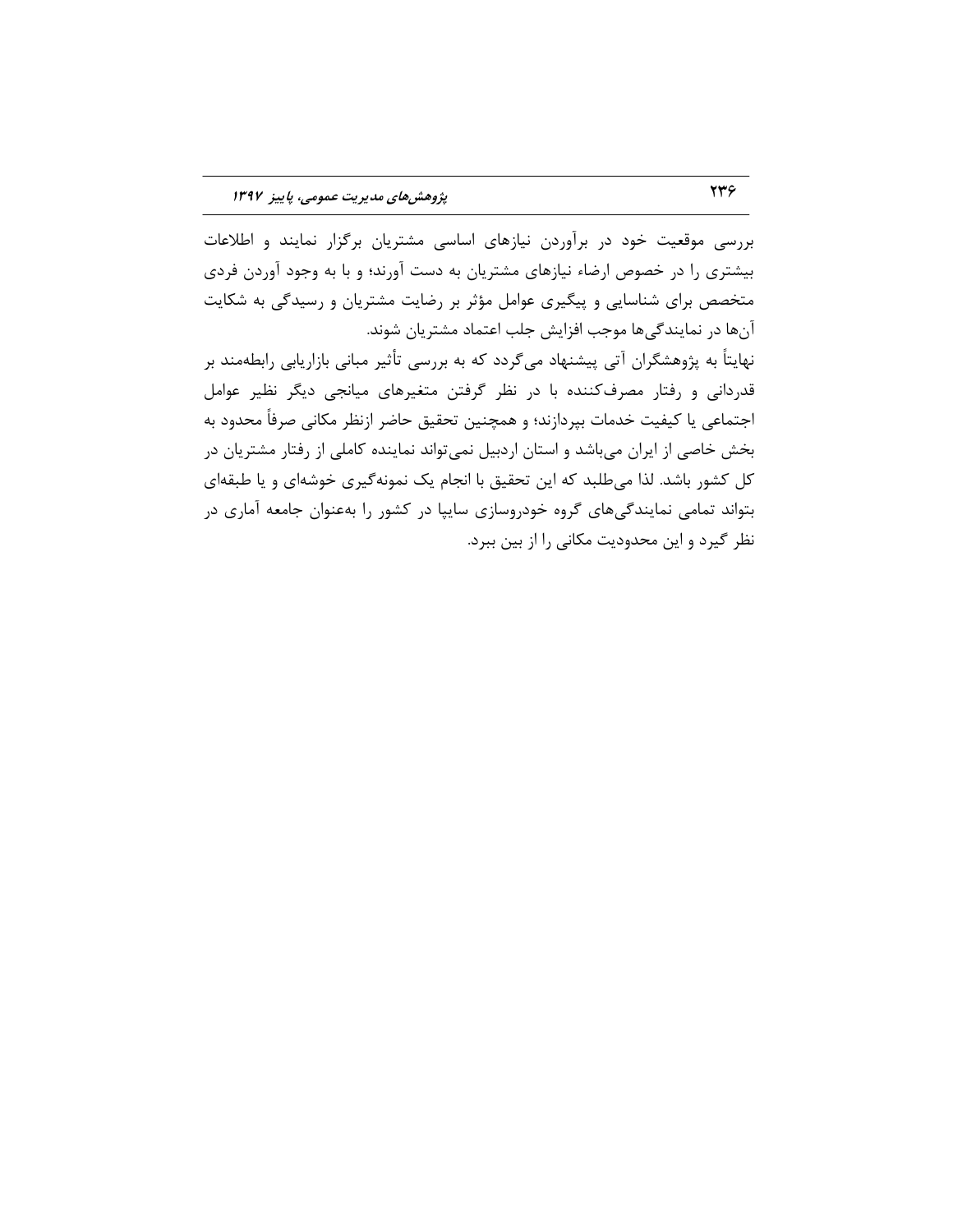#### **References**

1-Ajzen, I. And Fishbein. M, (1980), Understanding Attitudes and Predicating Social behaviour, Prentice-Hall, Englewood Cliffs, NJ.

2-Abbasi, M. (2015), An investigation of the effect of relationship marketing on customer gratitude (Case study: The branches of Dana Insurance in Tehran), (Unpublished master's thesis), Faculty of Management And Accounting, Islamic Azad University, Central Tehran Branch, Tehran, Iran. (In Persian).

3-Abbasi, F. And Moradi Disgarani, M. And Hosseinpour, M. (2017), Analysis of the Effect of Consumer Anger on Purchasing Decisions, Journal of Scientific and Research Business Management, Vol. 8, No. 2, pp. 355-412. (In Persian)

4-Anderson, C. And Narus, J. A. (1990), A model of distributor firm and manufacturer firm working partnerships, Journal of Marketing, No 54(1), pp. 42-58.

5-Bonnemaizon, A. And Cova, B. And Louyot, M. C. (2007), Relationship marketing in 2015, A Delphi approach, European Management Journal, No 25(1), pp.50–59.

6-Dargahi, H. And Mousavi, S. M. H. (2008), Conflict Management and Related Strategies, Journal of Paramedicine School, Tehran University of Medical Sciences, No. 1 & 2, Vol 2, pp. 72-63. (In Persian)

7-Ebrahimpour, H. And Seyed Naghavi, M. A. And Yaghoobi, N. (2012), Factors Affecting Satisfaction and Loyalty of Tourists in Ardabil Province, Journal of Tourism Studies, No 14, pp. 92-69. (In Persian)

8-Ghorbani, H. (2012), Investigating and Identifying the Effective Factors on Marketing Associate at Iran National Drilling Company from the Viewpoints of Managers, Defense Thesis, Masters Degree, Business Management, International Marketing Trend, Isfahan University of Isfahan. (In Persian)

9-Ghazizadeh, M. And Begaynia, A. (2011), Article The Effect of Affiliate Marketing on Customer Loyalty Using the Developed Affiliate Marketing Model, Journal of Bimonthly Journal of Shahed University, Year 18, No 2-47, pp. 422- 407(In Persian)

10-Gautam, T. And Van Dick R, W. (2004), Organizational identification and organizational commitment: Distinct aspects of two related concepts, Asian Journal of Social Psychology, No 7, pp.301-315.

11-Gouldner, W.A. (1960), The Norm Of Reciprocit: A Preliminary Statement. Washington University at St, Lowis. Vol 25, No 2.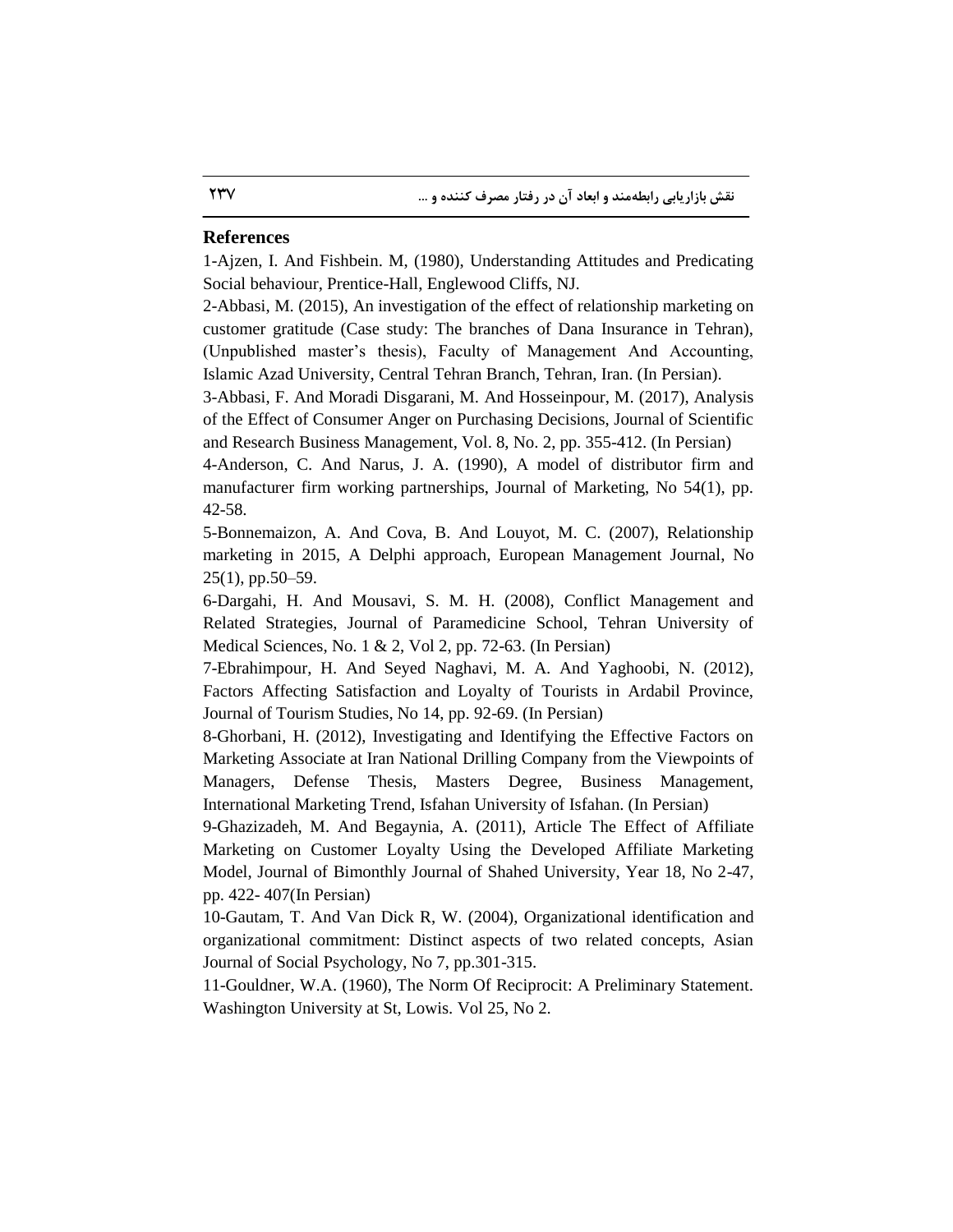12-Hunt, S. D. And Arnett, D. B And Madhavaram, S. (2006), The explanatory foundations of relationship marketing theory, Journal of Business & Industrial Marketing, Vol. 21, No. 2, pp. 72–87.

13-Huang, H. M. (2015), The influence of relationship marketing investments on customer gratitude in retailing, Jounal of Business Research, No 68, pp. 1318 – 1323.

14-Hasan, S. And Lings, I. And Neale, L. And Mortimer, G. (2014), The role of customer gratitude in marking relationship marketing investments successful, Journal of Retailing and consumer Services, No 21, pp. 788-796.

15-Emani, A. And Godrate, S. (2016), The Conceptual Model of the Competency of Human Resources Managers in the framework of Islamic Value System, Journal of Public Management Research, Vol. 9, No. 33, pp. 221-191. (In Persian)

16-Ismailpour, M. And Bahreinizadeh, M. And Zarei, K. (2017), Investigating the effect of the use of well-known advertisers in advertisements on consumer attitudes toward advertising, Journal of Research in New Marketing Research, Year 7, No 1 (24), pp. 22-1. (In Persian)

17-Jalali Gorgan, M. T. And Mehrani, H. (2013), Investigating the Relationship Between Marketing Methods and Re-Purchasing Behavior in Gorgan Retail Stores, Research Manager, Vol 10, No 30, pp. 72-57. (In Persian)

18-Karantinou Kalipso, M. And Hogg Margaret, K. (2009). An empirical investigation of relationship development in professional business services, Journal of Services Marketing, Vol 23, No 4, pp. 249–260.

19-Kotler, Ph. And Armstrong, G. (2008), Marketing Principles, Translated by Ali Parsaeean, Tehran: Literature Publishing, First volume. (In Persian)

20-Kotler, P. (1967), Marketing Management, Translated by Bahman Forouzandeh, 1393, 17th edition, Isfahan: Educated Publications. (In Persian)

21-Lages, L. F. A. And Lancastre And et al. (2007), The B2B-RELPERF scale and scorecard: Bringing relationship marketing theory into business-to-business practice, Industrial Marketing Management, Vol 12.

22-Mccullough, M. E And Emmons, R. A And Tsang, J. A. (2002).The grateful disposition: A conceptual and empirical topography. Journal of Personality and Social Psychology, Vol 82(1), pp. 112–127.

23-Morgan, R. M. And Hunt, S. D. (1994). The commitment-trust theory of relationship marketing. Journal of Marketing, Vol 58(3), pp. 20-38.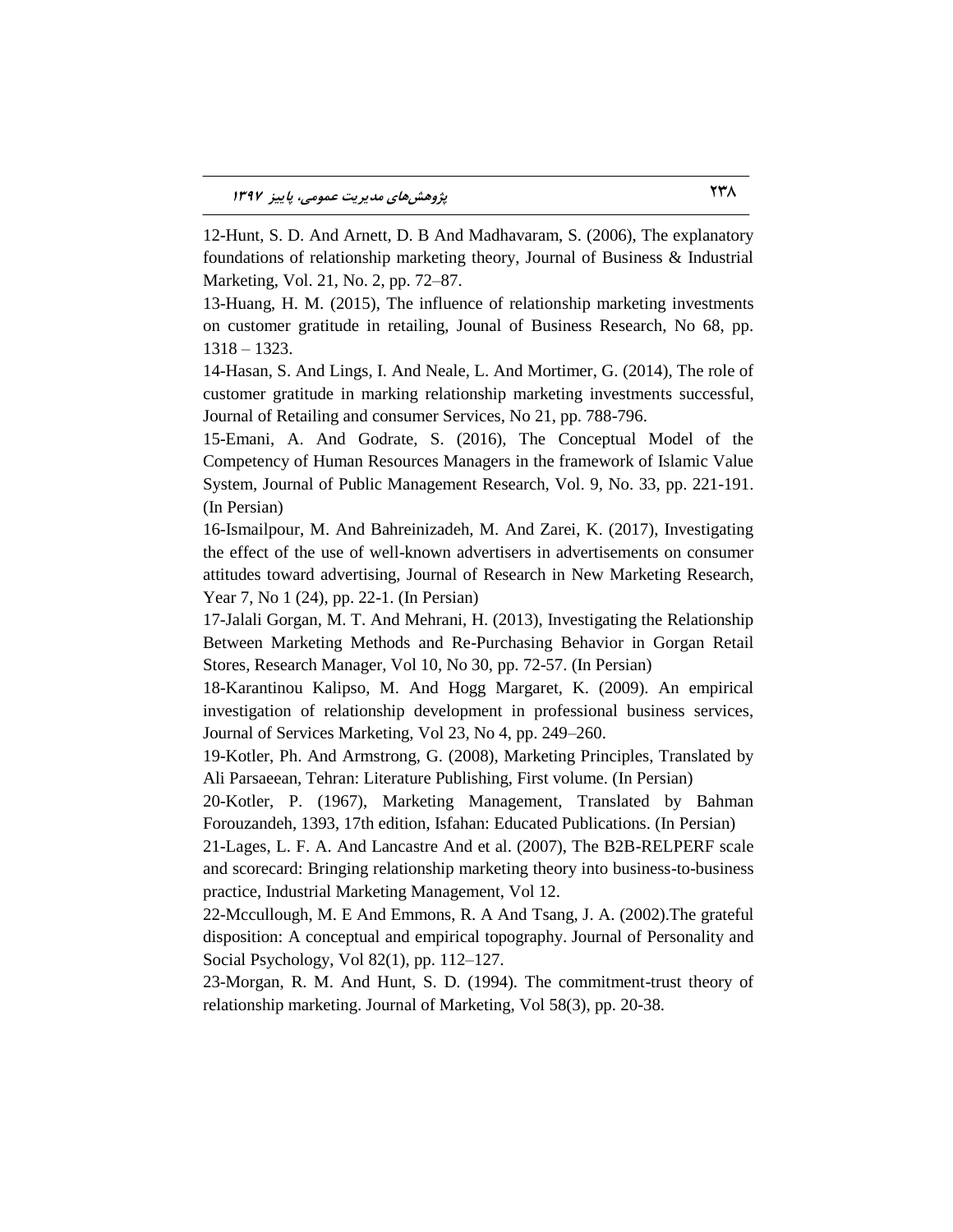24-Mohsenin, Sh. And Esfandiani, M. R. (2017), Structural equations based on partial least squares approach with the help of Smart-PLS software: Educational and Applied, Mehrban Publishing Institute, Second Edition. (In Persian)

25-Miguens, And Vázquez, L. And Vázquez, G. (2017), An integral model of eloyalty from the consumer's perspective, Journal [Computers in Human](http://www.sciencedirect.com/science/journal/07475632)  [Behavior,](http://www.sciencedirect.com/science/journal/07475632) Vol 72, pp.397-411.

26-Ndubisi, N. O And Wah, C. K. (2005), Factorial and discriminant analyses of the underpinnings of relationship marketing and customer satisfaction. International Journal of bank marketing, Vol 23(7), pp. 542–557.

27-Ndubisi, N.O. (2013) Effect of gender on customer loyalty: a relationship marketing approach, Marketing Intelligence & Planning, Vol 24(1), pp. 48-61.

28-Nazemi, Sh. And Mortazavi, S. And Amir Razavi, P. (2012), Investigating the Impact of Organizational Characteristics on the Acceptance Process of Customer Relationship Management, Journal of Public Management Research, Vol. 4, No. 18, pp. 48-25. (In Persian)

29-Nejat, S. And Sahat, S. And Khomeye, F. (2017), The Effect of Communication Quality Dimensions on Behavioral and Attitudinal Loyalty of Iranian Insurance Company Clients, Journal of Organizational Culture Management, Year 14, Winter 1959, No. 4 (Successive 42) pp. 1024-1001. (In Persian)

30-Ranjbarian, B. And Barari, M. (2008), The effect of relationship marketing foundations on customer loyalty: Comparing private and public banks, Quarterly Journal of Business Management, No. 1(2), pp. 83–100.

31-Reinartz, W. J. And Kumar, V. (2002), The mismanagement of customer loyalty, Harvard Business Review, Vol. 80, No. 7, pp: 4-12.

32-Rauyruen, P. ve. And Miller, K. E. (2007), Relationship Quality as a Predictor of B2B Customer Loyalty, Journal of Business Research, No. 60, pp. 21-31.

33-Sin, L. Y. M. And Tse, A. C. B. And Yau, O. H. M. And Chow, R. P. M. And Lee, J. S. Y. And Lau, L. B. Y. (2005). Relationship marketing orientation: Scale development and cross-cultural validation. Journal of Business Research, No. 58(2), pp. 185–194.

34-Schwartz, D. J. (1976), Implcations for personnel measurement, United States Departmenent of Labor, Pp 521-526.

35-Sin, L. Y. M. And Tse, A. C. B. And Yau, O. H. M. And Lee, J. S. Y. And Chow, R. (2002) The effect of relationship marketing orientation on business